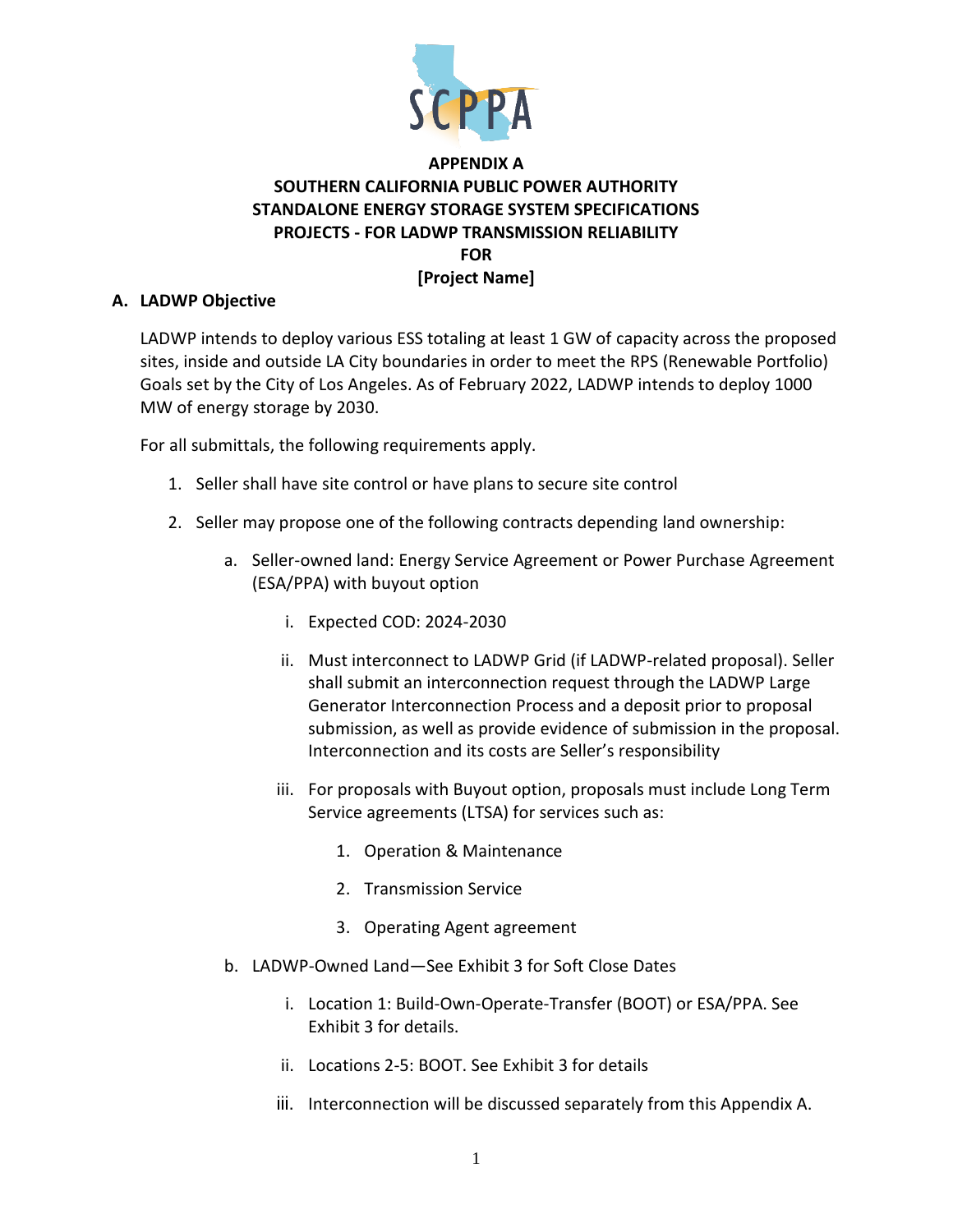### **B. Energy Storage System (ESS) Project Requirements**

- 1. ESS requirements provided in this document shall apply to stand-alone storage projects. For purposes of this Appendix A, "stand-alone storage projects" include those capable of operating but not electrically paired with any specific source of generation. The requirements for ESS paired with a renewable energy resource are provided in SCPPA Renewable Energy Resource and Energy Storage Solutions RFP and LADWP is not seeking proposals from ESS paired with a renewable energy resource under this Appendix A, for this RFP.
- 2. The ESS requirements in this Appendix A are meant to be technology agnostic, provided that the ESS project:
	- 2.1. is a stand-alone energy storage project.
	- 2.2. meets all of the requirements and technological specifications provided in this Appendix A.
	- 2.3. As such, any requirements or technological specifications that cannot be met shall be explicitly stated in the proposal.
	- 2.4. Shall interconnect at transmission level only (greater than 100kV).
	- 2.5. shall interconnect to LADWP at LADWP point of interconnection with revenue grade metering.
- 3. The term of the agreement for all projects is 15 years for Lithium-ion battery energy storage systems (BESS), or 30 years for other Energy Storage Systems (ESS), unless otherwise specified.
- 4. ESS shall be a commercially available technology capable of absorbing energy, storing it for a period of time, & afterwards dispatching the energy. Buyer shall provide all energy.
- 5. Seller shall be an experienced project developer with at least one member of the development team having (a) completed at least one project of similar technology to the Buyer, or (b) begun construction of at least one other project similar to the proposal being submitted.
- 6. The ESS shall be installed, delivered, repaired and maintained by Seller; however, Buyer shall have full operational control over the ESS. Buyer will provide Seller payments for services provided. Buyer and Seller shall make good faith effort to pursue any available federal or state incentives to increase price competitiveness for the project or its application, and payment(s) will be structured to consider any incentives/tax credit that may be granted. Seller will provide Buyer with all operational requirements, limitations, and restrictions.
- 7. The ESS shall be developed and installed in accordance with all applicable laws, best industry practices and standards for the applicable technology.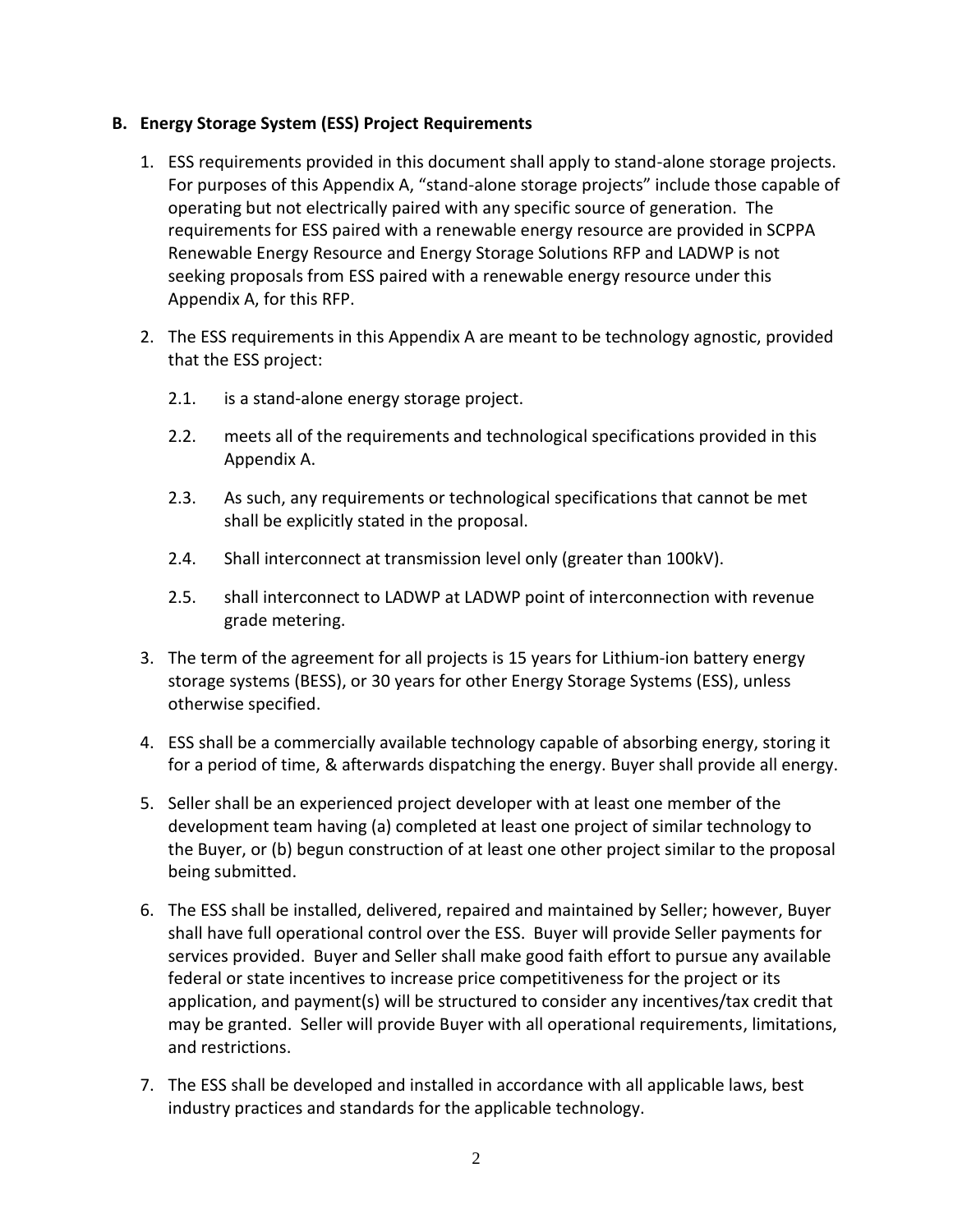- 7.1. Contingent on Seller's proposal including a battery technology such as lithiumion batteries, Seller shall provide an emergency response plan for fire safety at or before COD.
- 8. All proposals shall explicitly provide operational capabilities and operating restrictions of proposed technology and include all control modes that ESS is capable of performing (see Table 1 for details)
- 9. Seller must have control of the project site and relevant structures and provide evidence of site control or provide a plan to acquire such site control for proposed project.
- 10. Proposals shall have energy density of at least approximately 1 kWh per square foot and have commercial operation dates (COD) between Dec 2024 and Dec 2030. Seller shall specify project energy density in kwh per square foot and footprint; project energy density shall include the energy storage, Balance-of-plant, and all other associated facilities.
- 11. Seller's proposal must identify the ESS capacity, which must include a minimum duration of four (4) hours of storage and discharge capability (short duration storage); Buyer specifically encourages proposals for longer durations such as medium (5-9 hours) to long duration storage (10+ hours). See Exhibit 3 for location-specific duration requirements for LADWP-owned facilities/land.
- 12. If the proposal includes a Battery Energy Storage System (BESS) product, the BESS proposal shall include, at minimum, information on each of the following elements:
	- 12.1. battery storage modules and racks;
	- 12.2. power conversion and transformation equipment;
	- 12.3. battery management systems;
	- 12.4. equipment for communication,
	- 12.5. thermal regulation,
	- 12.6. environmental conditioning and safety;
	- 12.7. control systems and related software;
	- 12.8. enclosures;
	- 12.9. and incidental and related equipment.
	- 12.10. BESS shall also comply with the target response times in the NERC Inverter-Based Resource Performance Guideline, as published during the anticipated design period, based on the BESS' proposed COD.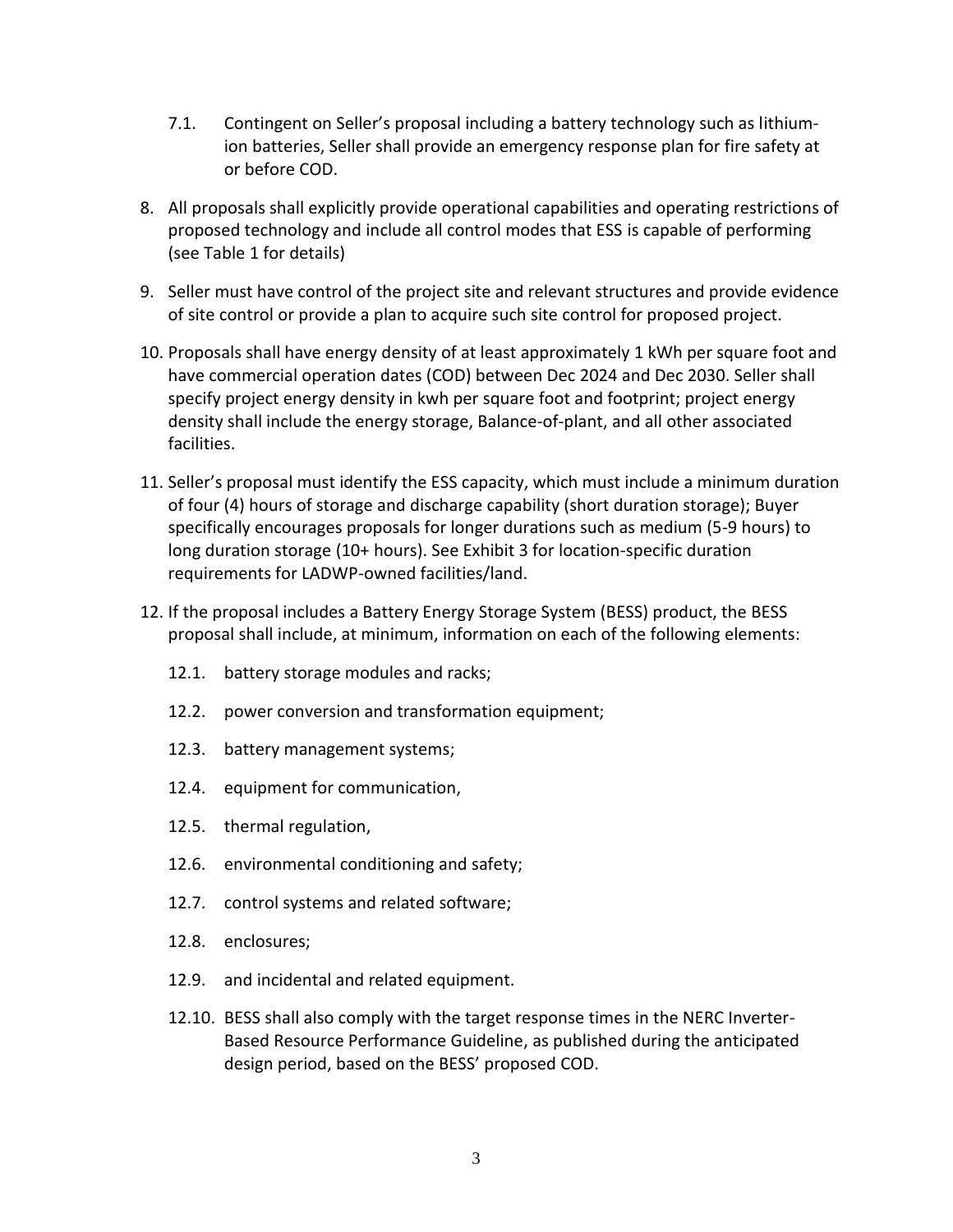- 13. The Seller shall be obligated to maintain full ESS power and energy rating for the entire term of the agreement with Buyer, pursuant to 15.2.
	- 13.1. End of term ESS capacity shall match Seller's Guaranteed ESS capacity. If ESS capacity falls below the contractual value, the ESS will be considered not available. If the ESS energy is overbuilt, Buyer would like the option to utilize the additional energy at additional cost, with real-time telemetered capacity and energy values provided via SCADA.
	- 13.2. End of term ESS Energy shall meet the applicable requirement below:
		- 13.2.1. Contingent on the term of the contract being 10 years or more, Lithiumion BESS shall maintain its proposed Guaranteed ESS energy until 5 years before the end of the contract term; afterwards, Guaranteed ESS energy (MWh) may degrade by up to 4% of nameplate energy per year. Seller shall provide a degradation curve for agreement term.
		- 13.2.2. Other ESS shall maintain its Guaranteed Energy for the duration of the term. For clarification, this 15.2.2 clause applies to all non-lithium-ion technologies.
	- 13.3. Pursuant to 15.2, ESS Energy (MWh) shall be maintained via initial oversize, replacement and/or augmentation, at the Seller's discretion. Seller shall be subject to liquidated damages if the Guaranteed ESS parameters (i.e. MW, MWh, RTE, Ramp Rate, Response Time) in proposal is not maintained for the term of agreement.
- 14. The ESS shall be capable of continuous discharge from 100% State of Charge (SOC) to 0% SOC and continuous charge from 0% SOC to 100% SOC at the Guaranteed MW rate. Pursuant to 15.2, 100% SOC shall be equal to the Guaranteed Energy Amount (MWh) during the Term.
- 15. Buyer shall have ability to:
	- 15.1. The ability to set specific SOC and MWh values for the ESS to achieve by a set time (specific charge and discharge rate to be determined by the ESS without Buyer input).
	- 15.2. Ability to specify a charge and discharge MW set point that shall supersede existing operations/schedules for the ESS to immediately provide.
	- 15.3. Communicate/connect with and control the ESS via LADWP SCADA, on DNP3 protocol.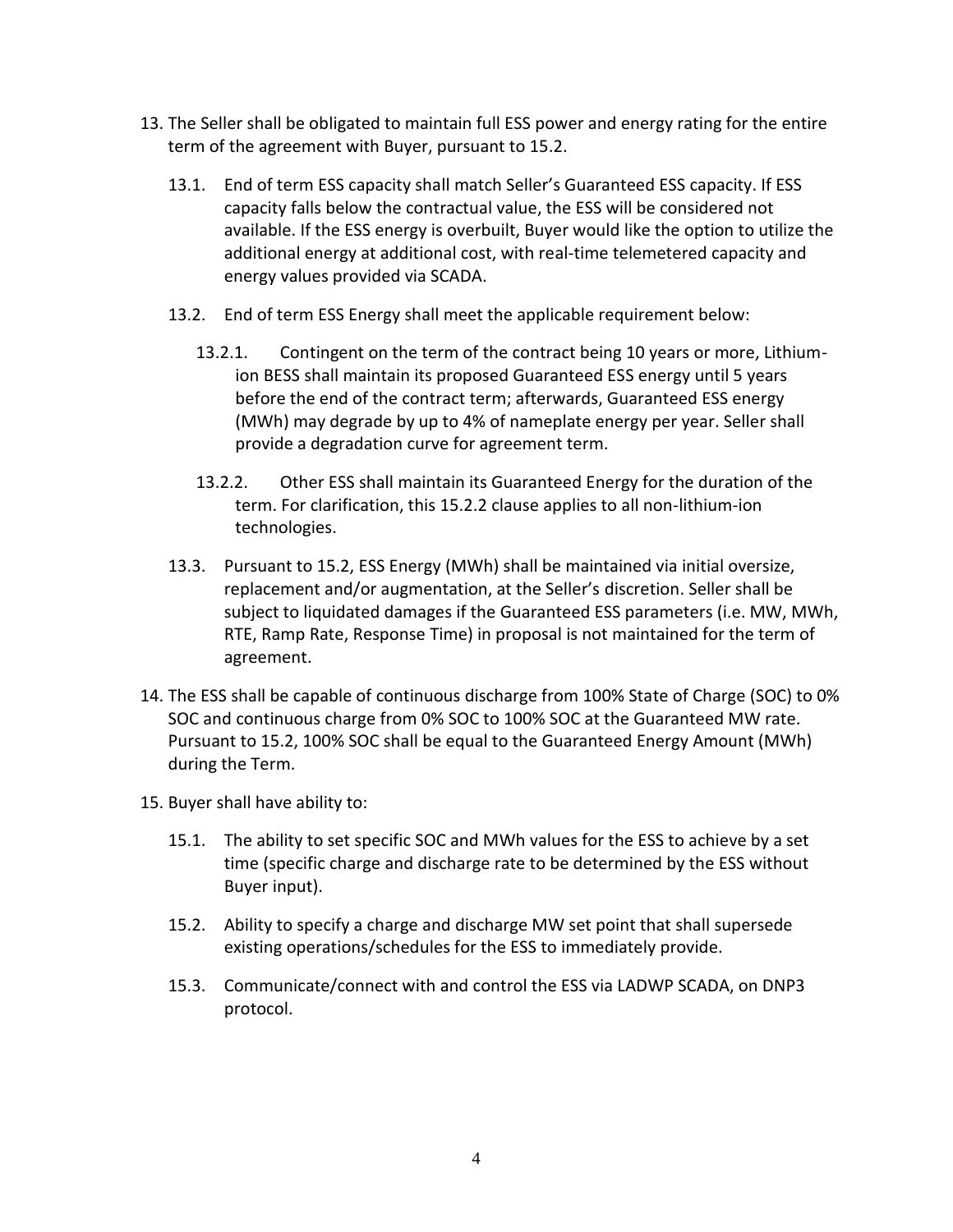16. Enhanced Generation Following Option

Buyer requests ESS to have following optional function.

ESS shall be able to take multiple inputs (i.e. meter data from local generation resources and weather forecast) and ramp output to compensate for expected impact on the area's generation. In the case of weather-related impact on generation, the ESS shall predictively ramp output ahead of the expected decreased generation.

Weather forecast provider to be discussed outside this Appendix A. Examples provided below for reference.

- 16.1. Assume LADWP is deploying a standalone ESS at Beacon Site, which is in the Mohave Desert Area. LADWP has several existing renewable resources in proximity to the Beacon site, including solar and wind resources.
- 16.2. If weather forecast anticipates decreased renewable generation in the Mohave Desert area due to factors such as increased cloud cover on solar facilities in the area or decreased wind at wind farms, Beacon ESS shall pre-emptively increase output to compensate for expected lost generation and maintain POI output as far as possible. Lost generation means the gross total decrease in the Mohave Desert area's output across several facilities including Beacon ESS.
- 16.3. If weather forecast anticipates increased generation (i.e. solar) in the Mohave Desert area, Beacon ESS shall increase charging to offset increased generation to reduce expected curtailment, possibly via grid charging.
- 16.4. If a renewable facility encounters a problem and generation decreases, Beacon ESS should react to the meter data input and ramp up output to compensate.
- 17. All ESS metering shall comply with the applicable metering policies and requirements from the LADWP Bulk Electric System Meter Policy.
- 18. The ESS shall be registered with the California Independent System Operator following the New Resource Implementation (NRI) Process. Seller shall assume such resource will become a Participating Resource in Buyer's portfolio.
- 19. The ESS system is subject to the following use limitations:
	- 19.1. Lithium-ion BESS shall provide a minimum of 366 equivalent throughput cycles per calendar year. Through-put cycles for other technologies shall be negotiated separately. Cycling during performance testing shall not be included in the minimum equivalent throughput cycles per year.
	- 19.2. All energy for charging the ESS will be solely provided by Buyer. Title to any such charging energy shall remain with Buyer at all times and Buyer shall have control of such charging energy at all times; provided that Seller shall have custody of such energy while it is stored by the Project.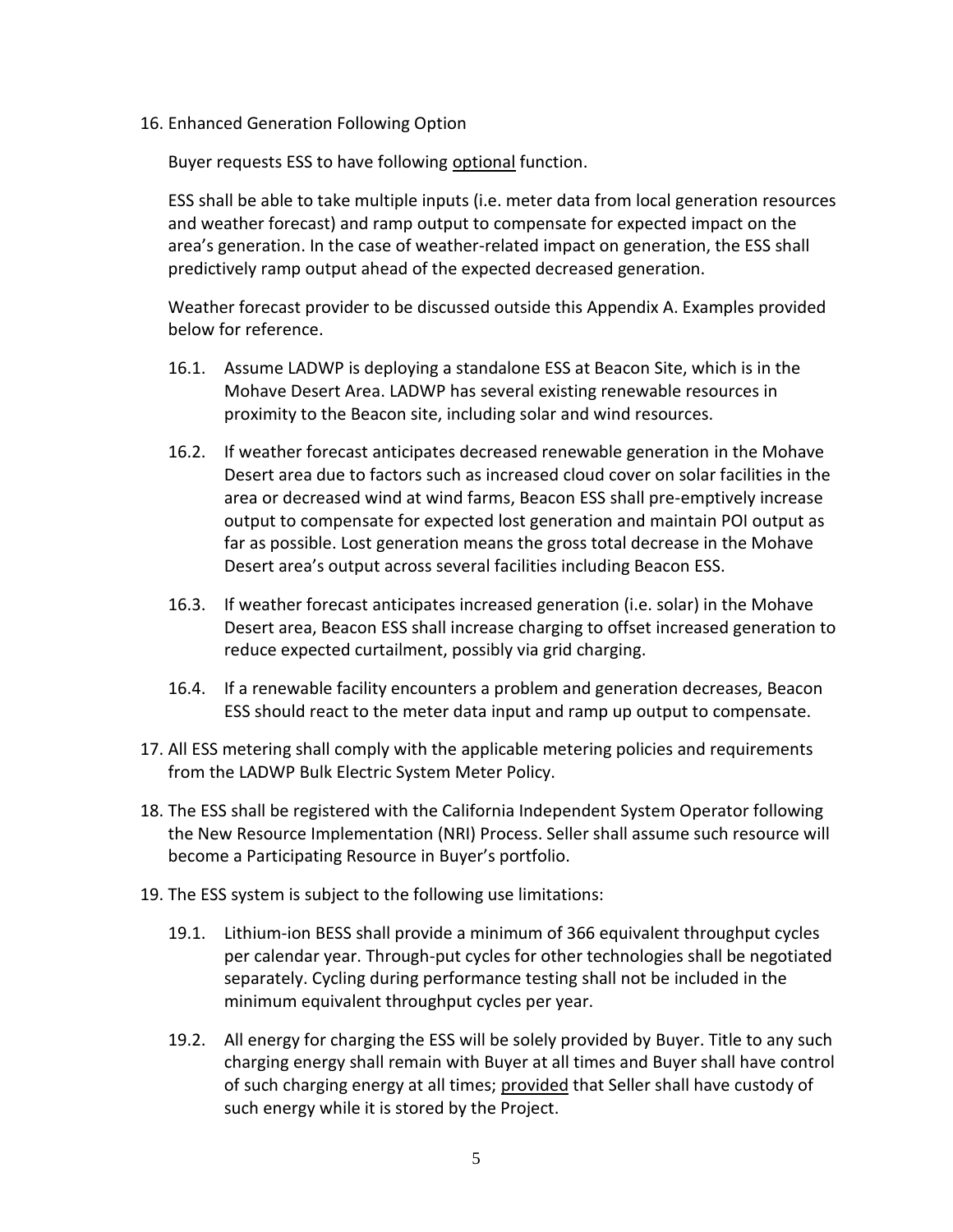- 19.3. Short duration ESS shall be able to perform throughput cycles of at least one cycle per day.
- 19.4. ESS operating range shall not have limits, to the extent allowed by manufacturer warranty and safety codes.
- 19.5. Buyer requests option for ESS to provide between +0.8 power factor and -0.8 power factor with respect to facility capacity at the point of interconnection.
- 20. The ESS must comply with the most current iteration of applicable codes and standards at detailed engineering phase, including, but not limited to the following. Seller shall indicate which codes, if any, they cannot meet and why.
	- 20.1. IEEE Standards 1547, 1547.1, 693, 519,
	- 20.2. UL Standards 9540, 9540A, 2054, 62133, 1741, 1741SA
	- 20.3. NFPA Standards 855, 68, 69, 72, 70, 1
	- 20.4. IFC 2018/2021
	- 20.5. UN/DOT 38.3
	- 20.6. NEC
	- 20.7. ANSI C84.2006
	- 20.8. IEC 62933-5-2
	- 20.9. Local AHJ (Authority Having Jurisdiction) requirements
	- 20.10. The ESS shall be programmed in accordance to NERC Standard PRC 024-2, in consultation with LADWP.
- 21. ESS shall have MESA-ESS communication standards capability as well as DNP3 communication protocol capability separately.
- 22. The ESS shall establish a connection to external communications in the form of at least: one console for LADWP Energy Management System (EMS) and one console for local control.
- 23. The ESS shall have Back-up Automatic Generation Control (AGC).
- 24. Seller to provide real-time reporting of ESS status to Buyer via SCADA including, but not limited to:
	- 24.1. ESS throughput cycles available
	- 24.2. specific grid charge percentage availability for the year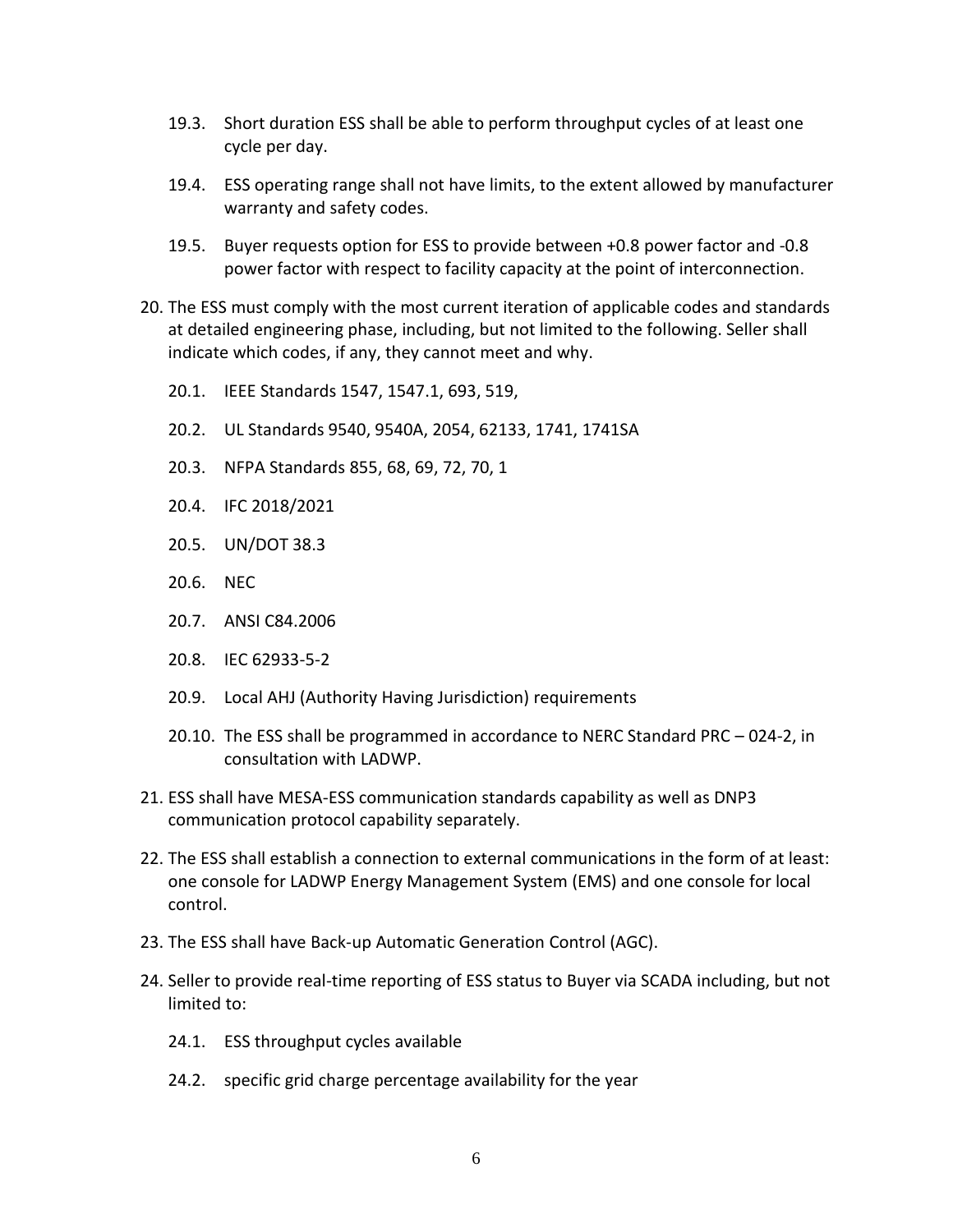- 24.3. specific MW available for charge and discharge
- 24.4. MWh available for discharge
- 25. Seller shall provide D-Curve for all 4 quadrants (MVAR output vs. MW output) at all power factors to Buyer.
- 26. ESS Round-Trip Efficiency at rated capacity shall be explicitly provided in the proposal including auxiliary loads
	- 26.1. Auxiliary loads and station service load to be separately metered from BESS. Auxiliary load energy to be supplied by Buyer, or cost of such energy to be borne by Buyer, as applicable. Buyer will provide or compensate Seller for station service load energy up to an agreed-upon amount. Specific auxiliary and station service loads to be discussed separately.
- 27. All ESS Warranty assumptions, required standby time prior to operation, and any other system operational limitations shall be explicitly stated in the proposal.
- 28. Seller shall be responsible for compliance with applicable environmental rules and regulations, including but not limited to, hazardous material removal, dust mitigation/control measures, as will be further defined and explained in the agreement between Buyer and Seller. Specific hazardous materials shall be defined separately in MSDS (Material Safety Datasheet).
- 29. Seller shall be responsible for disposal and end of life considerations; Buyer reserves the right to obtain cost of recycling and/or disposal of all project equipment at end of life from Seller during the Agreement Term. Seller shall provide expected ESS degradation curve and project decommissioning plan.
	- 29.1. Project Decommissioning plan shall include key system and installation information that helps inform about system decommissioning, end-of-life disposal/recycling process with potential vendors, environmental sustainability effort
	- 29.2. Seller shall also provide documented guidelines and procedures for safe handling and disposal of damaged or defective battery cells and modules, if applicable.
- 30. During contract term, Seller must meet any applicable change in law, as defined below:

"Change in Law" means a change in any federal, state, local or other law (including any environmental laws, RPS Law or EPS Law), resolution, standard, code, rule, ordinance, directive, regulation, order, judgment, decree, ruling, determination, permitting conditions, certification conditions, authorization, approval of a Governmental Authority or WREGIS, including the adoption of any new law, resolution, standard, code, rule, ordinance, directive, regulation, order, judgment, decree, ruling, determination, permit, certificate, authorization, or approval, or the issuance of any replacement or substitute law, resolution, standard, code, rule,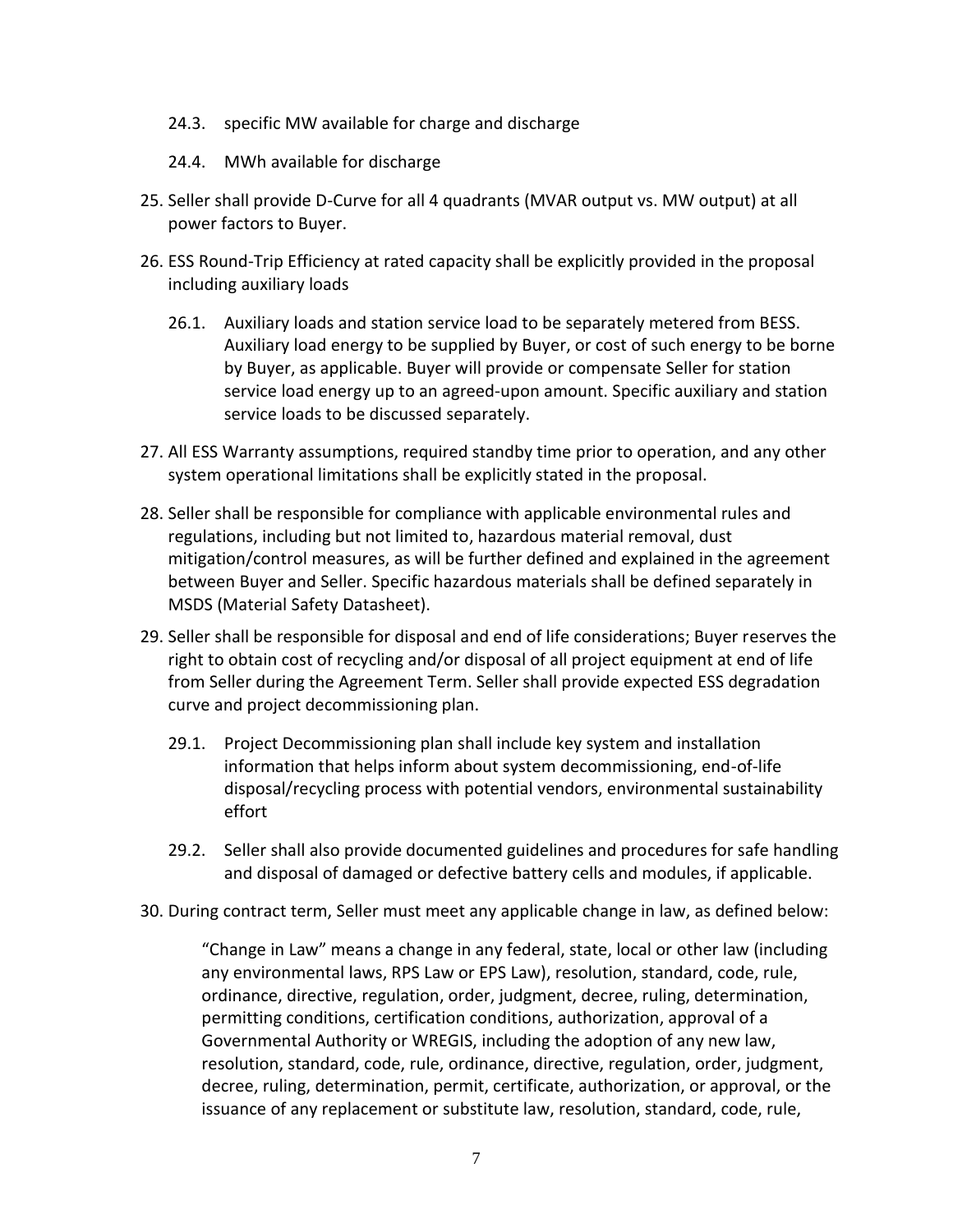ordinance, directive, regulation, order, judgment, decree, ruling, determination, permit, certificate, authorization, or approval, in any case which is binding on a Party, the Parties, or the Facility or any of the products sold therefrom.

### **C. Pricing**

- 1. Seller's price shall consist of the following for PPA/ESA projects:
	- 1.1.1. Fixed Price: A price for the availability of the ESS, subject to availability and performance guarantees in \$/kW-month, i.e. capital cost, and debt service.
	- 1.1.2. Fixed O&M Charge: A price for the maintenance and repair for the ESS in \$/kWmonth, such as labor costs, rent/lease on property/land, insurance, overhead, etc.
	- 1.1.3. Variable O&M Charge and Variable Asset Replacement Charge: A price for the maintenance and repair of the ESS in \$/MWh, such as major component replacement (i.e. inverter), maintenance for ESS usage, consumables, etc.
- 2. Buyout Price: Seller shall also provide a price for the sale of the ESS from Seller to Buyer from year five and onward, in 1 year increments, if applicable. Seller is encouraged to include pricing for buyout at year 1 to 4 as well.

### **Required Information**

**Seller shall provide the following information, as available or applicable (**Seller may indicate N/A if not included in proposal)**:**

- 1.1. Project Description, including:
	- 1.1.1. Description & table of ESS configuration options
	- 1.1.2. Services/benefits provided (energy, capacity, ancillary services such as frequency regulation, etc.)
	- 1.1.3. Legal Site Description
	- 1.1.4. Site Plan Drawing
	- 1.1.5. General Arrangement/Site Map with Balance of Plant: to be used for reference purposes; Seller may update as needed if proposal is selected.
	- 1.1.6. Electrical Single Line Diagram
	- 1.1.7. Fire Detection, Notification, Suppression, and Protection systems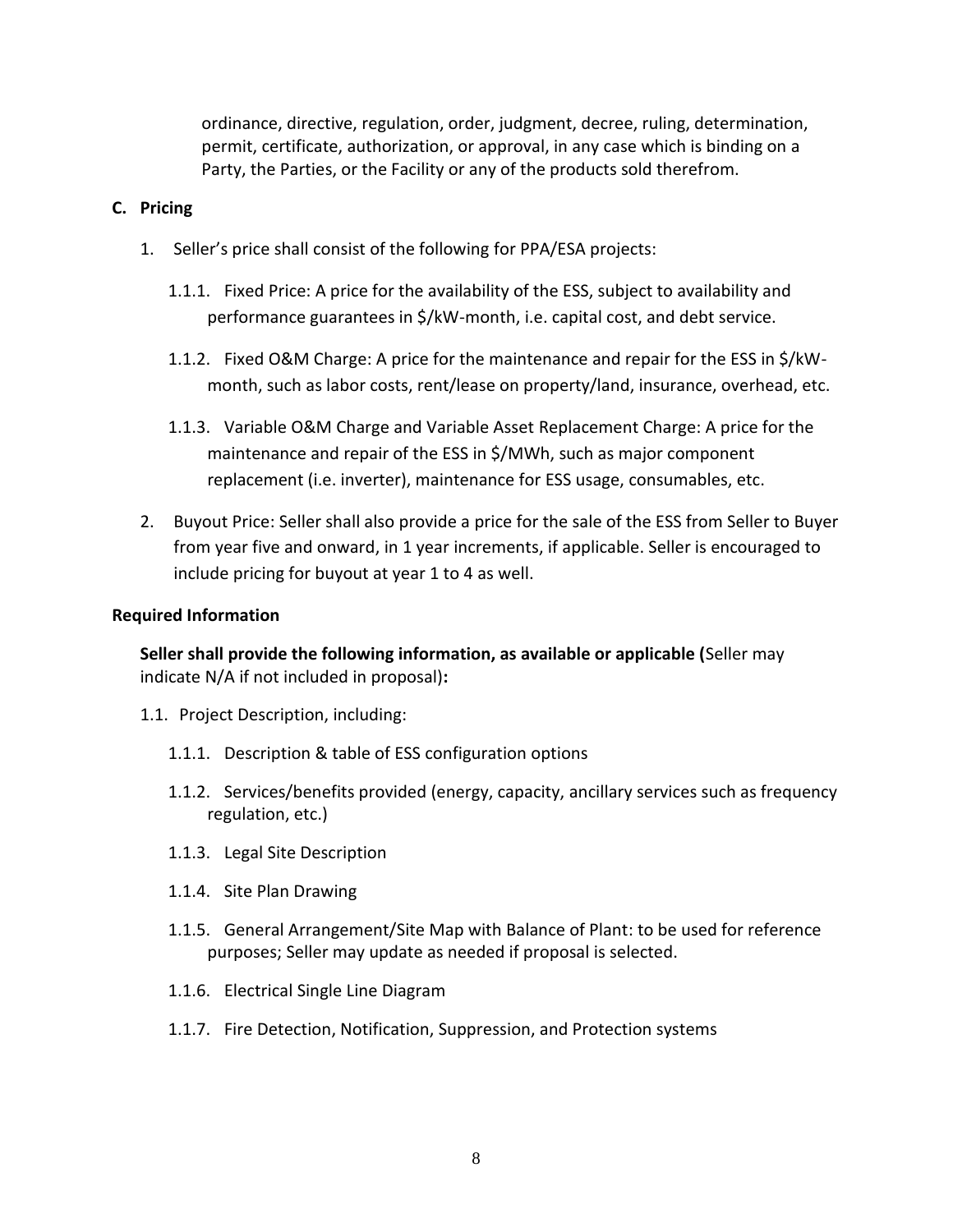- 1.1.8. Description of Technology Maturity and supporting documents with details such as commissioned projects & location (if any), size and duration of commissioned projects, etc.
- 1.2. Financing Plan (please describe how Seller plans to secure financing or whether financing has been secured)
- 1.3. Seller's Milestone Schedule and Material Permits
- 1.4. Responses to all questions in SCPPA RFP Project Details.
- 1.5. Supply Plan Information (such as how and where to source materials and components)
- 1.6. Capacity and Ancillary Services Operating Restrictions
- 1.7. Pricing that conforms with Section C above
- 1.8. All information requested in item A with any exceptions to ESS Project requirements indicated with "N/A"
- 1.9. Contact Information of Authorized Representatives for Seller
- 1.10.Completed Exhibit 1
- 1.11.Evidence of Interconnection Application and Payment, if applicable
- 1.12.Evidence of Site control: Site Control Acknowledgement Letter and/or Site Owner's Acknowledgement Letter if applicable, or a plan to obtain site control
- 1.13.Project Decommissioning plan that includes key system and installation information that helps inform about system decommissioning, end-of-life disposal/recycling process with potential vendors, environmental sustainability effort, and estimated associated cost.
- 1.14.Documented guidelines and procedures for safe handling and disposal of damaged or defective battery cells and modules, if applicable
- 1.15.Project Emergency Response plan that describes the associated hazards and risks, training, and emergency actions to be taken
- 1.16.HAZOP (Hazard and operability) Study or equivalent.
	- 1.16.1. HAZOP is used as part of a Quantitative Risk Assessment (QRA) or as a standalone analysis. HAZOP is a more detailed review technique than HAZID. The purpose of the HAZOP is to investigate how the system or plant deviate from the design intent and create risk for personnel and equipment and operability problems.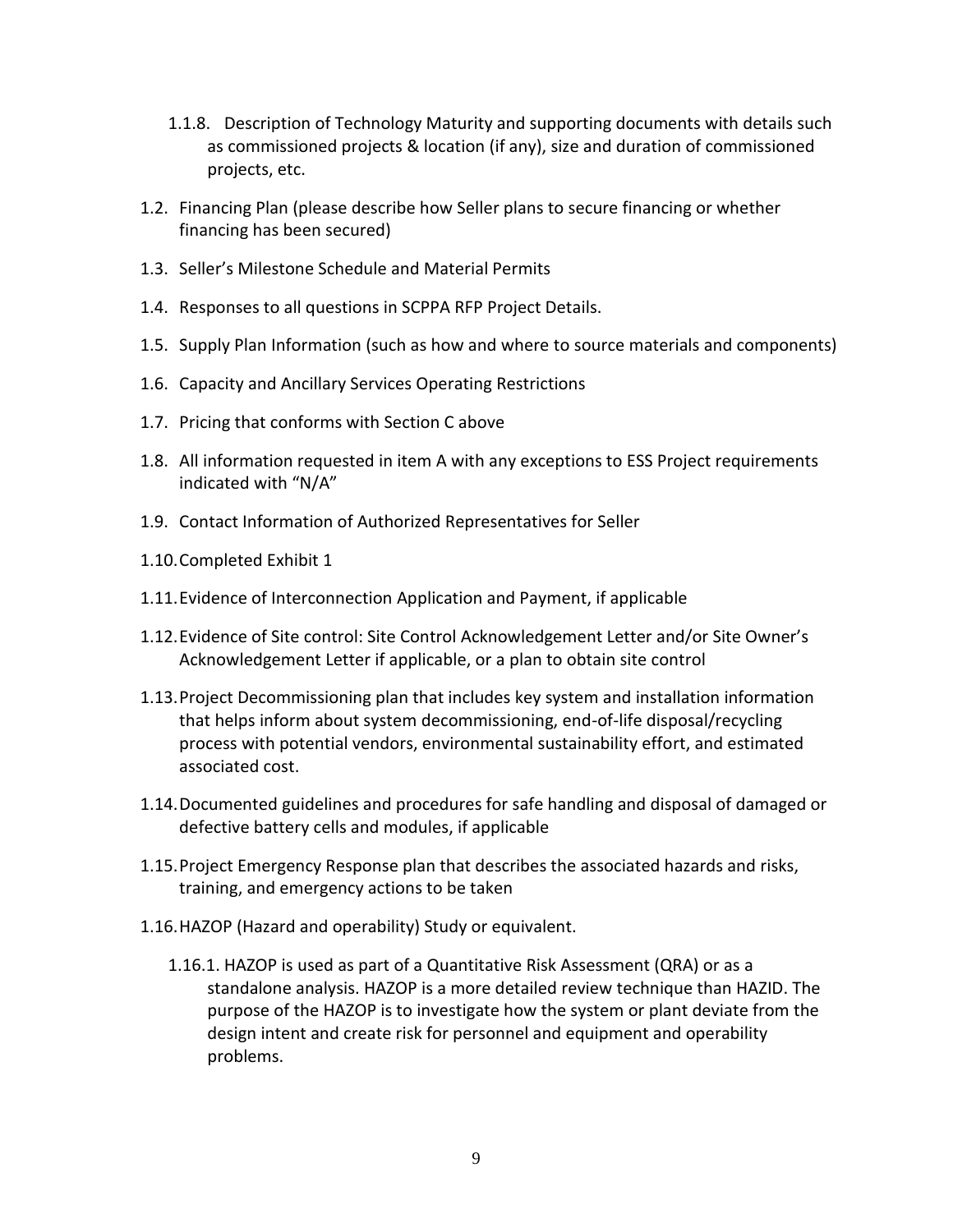- 1.17. Additional Information:
	- 1.17.1. Describe the type and technology of the proposed Energy Storage System (ESS). The ESS may include battery, compressed air energy storage (CAES), large pump hydro, pumped thermal ESS, thermal ESS, or other technologies that are commercially available.
	- 1.17.2. 1.17.2. Describe the operational characteristics of the ESS, such as those stated below. Seller shall provide a high-level summary of method used to determine the characteristics/ratings provided in the RFP response, and a more detailed report upon Buyer's request. Examples of detailed reports include Independent Engineer report, empirical experience through other projects, pre-FEED/FEED (Front End Engineering Design) study, detailed equipment specifications, etc.
		- 1.17.2.1. rated power and energy capacity
		- 1.17.2.2. full charge & discharge duration 4-hour minimum discharge time
		- 1.17.2.3. total response time
		- 1.17.2.4. operating temperature
		- 1.17.2.5. round-trip efficiency
		- 1.17.2.6. equipment dimensions and weight
	- 1.17.3. Describe the maturity of the proposed technology. Briefly describe projects that utilize your proposed technology, including references. Provide performance data based on previous projects.
	- 1.17.4. Describe the ESS useful life, degradation, maintenance plans, and end of life disposal/recycling program.
	- 1.17.5. Provide operating limits of the technology (i.e. state of charge limitations)
	- 1.17.6. Provide technology's capability (see table 1) in autonomous functions that are simultaneously active and can be prioritized in case of conflict. At a minimum:
		- 1.17.6.1. Frequency Response (Real Power)
		- 1.17.6.2. Fault Response (Reactive Power)
		- 1.17.6.3. Voltage Control (Reactive Power)
		- 1.17.6.4. State of Charge Management
		- 1.17.6.5. Load Following
		- 1.17.6.6. Generation Following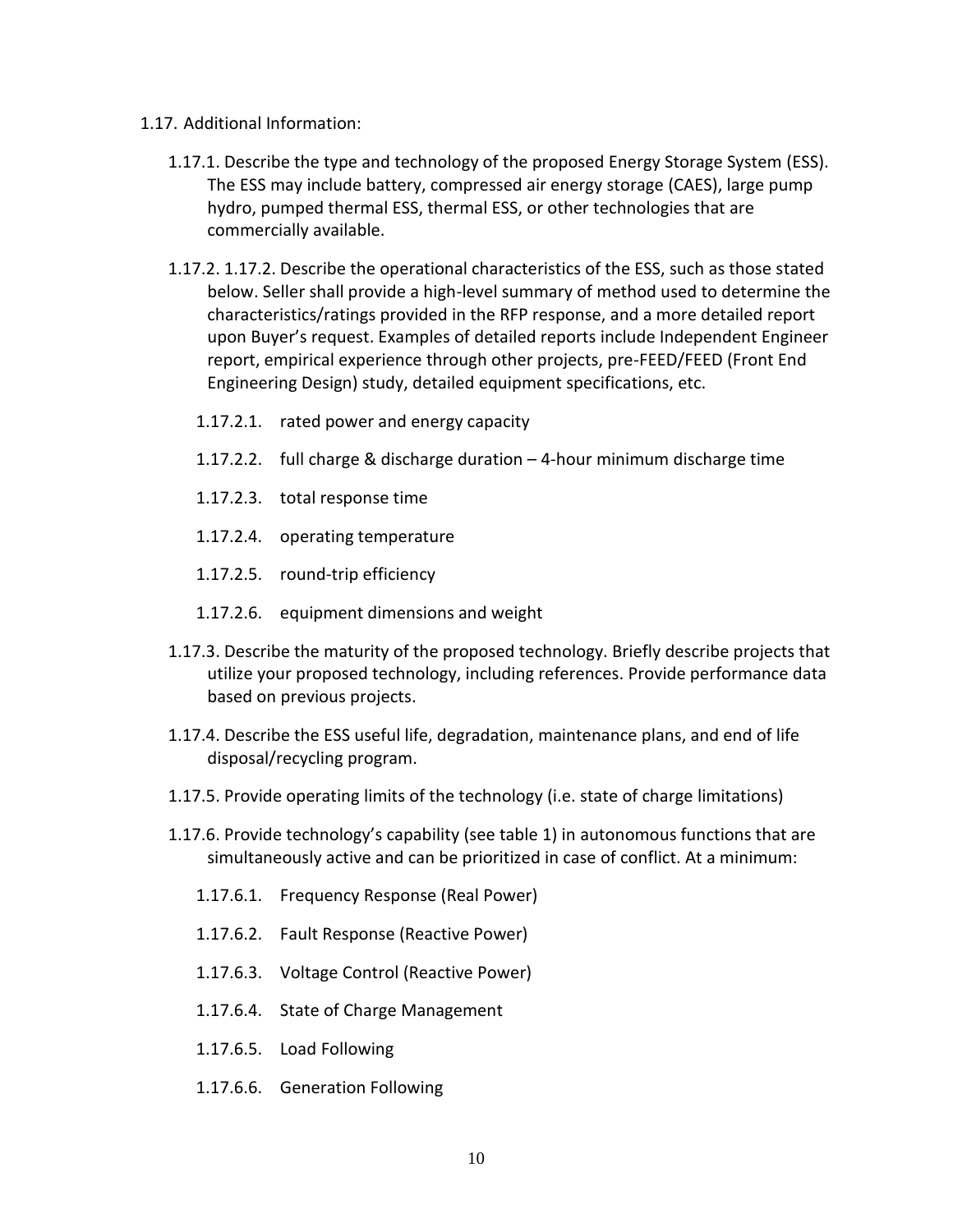- 1.17.7. Describe the ESS physical sizing flexibility to fit in the locations listed in Exhibit 3
	- 1.17.7.1. Provide maximum MWh that can fit in these areas.
	- 1.17.7.2. Describe ESS project high level costs.
	- 1.17.7.3. Provide proposed ESS earliest commercial operation date for each project(s)
- 1.17.8. List of all building codes, fire codes, and permits that ESS complies with at the local, state, and federal level. Seller shall also identify any permits that would be necessary for installation or operation of the ESS and associated equipment.
- 1.17.9. Describe any environmental impact of the ESS and any required environmental compliance or permits (CEQA, etc.). Examples of environmental permits are provided below:
	- 1.17.9.1. If the equipment generates emissions of criteria pollutants (VOC, NOx, SOx, CO, PM), a permit-to-operate may be required by the local Air Quality Management District.
	- 1.17.9.2. If an emergency generator is installed, a permit-to-operate is required if the engine driving the emergency generator is > 50 horsepower.
	- 1.17.9.3. A stormwater discharge permit for the site.
- 1.17.10. Provide general warranty information for the useful life of the ESS.

# **D. Availability Guarantee**

Throughout the Delivery Term, the ESS shall maintain monthly availability (the "Monthly Guaranteed Availability") in an amount not less than the following:

- 98% if proposed technology is lithium-ion battery or similar
- 90% for other technologies

If the ESS fails to achieve the Monthly Guaranteed Availability, then Seller shall pay a prorated amount based on capacity terms, ESS performance, and ESS availability. See Exhibit 2 for details. Additionally, Seller shall pay to Buyer, damages incurred by Buyer due to unavailability of ESS in an amount to be negotiated between Buyer and Seller.

If BESS Monthly Guaranteed Availability remains below ninety percent\*, not including planned outages or lack of use at Buyer's discretion, after the agreed upon cure period, the Seller shall be considered in default.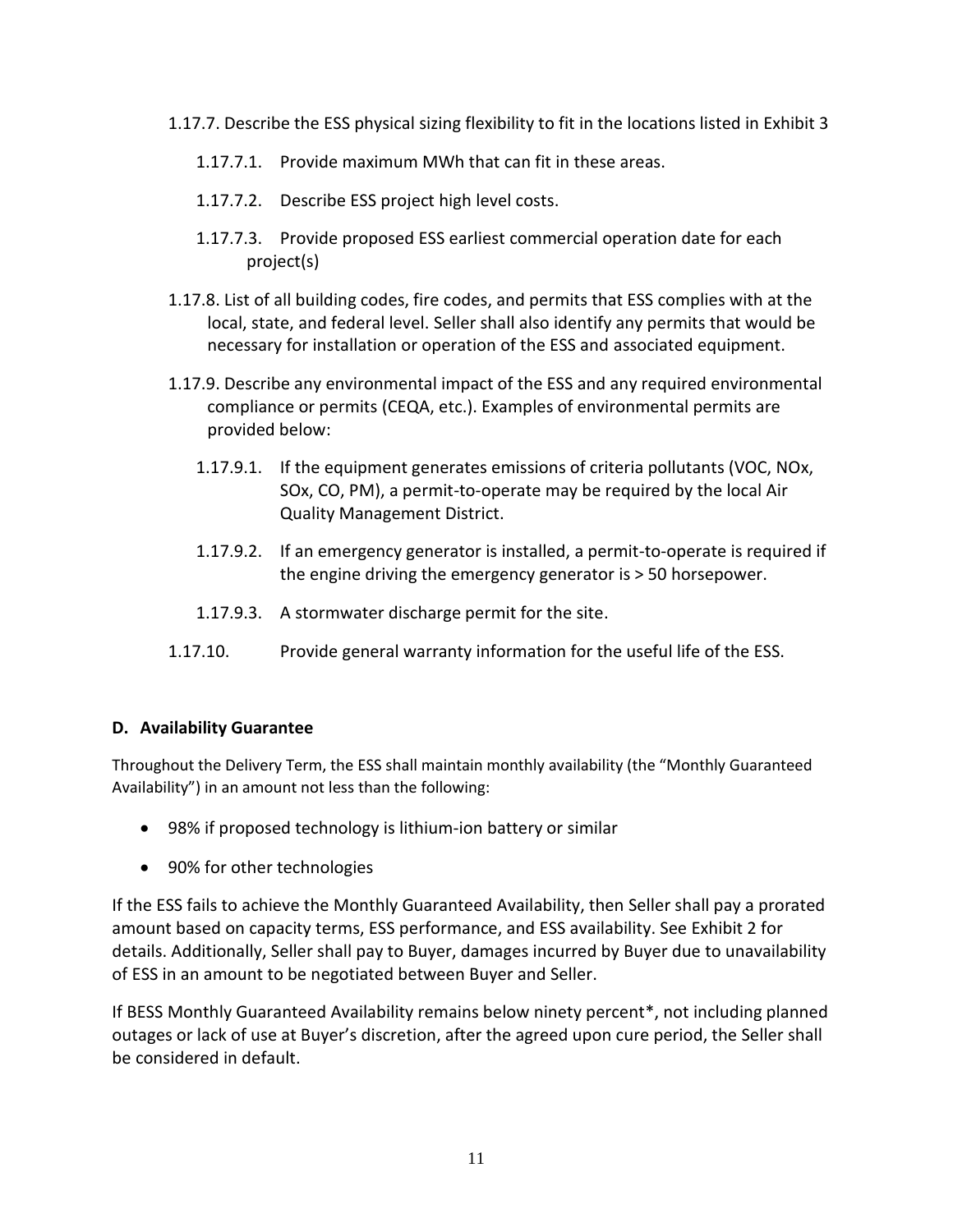\*For technologies other than lithium-ion BESS, Monthly Guaranteed Availability Requirement for Default described above shall be modified on a case-by-case basis in discussions separate from this RFP. In no event shall the required availability be lower than seventy-five (75%).

- 1. Planned Outage Allowance for maintenance and/or augmentation per calendar year to be mutually agreed upon by both Seller and Buyer during negotiations. See Exhibit 2 for Availability Formula.
- 2. Other Availability requirements:
	- 2.1. Seller shall provide notification via email to LADWP Grid Operations communicating anticipated start and end dates of any outages, subject to LADWP approval.
	- 2.2. If SCADA control for ESS is not available or ESS is not visible via SCADA to LADWP Energy Control Center then the ESS will be considered unavailable (Availability =  $0\%$ ).
	- 2.3. Seller shall coordinate the timing of ESS augmentation with Buyer to ensure optimal timing and minimal interference and disruption to Buyer.

# **E. Performance Guarantee**

- 1. The Seller shall guarantee the performance of the ESS for selected parameters ("Guaranteed ESS Parameters" in E.2) for the term of the contract in accordance with the Performance Test Requirements (to be mutually agreed upon by the Buyer and Seller). If the ESS does not pass the Annual Performance Test, the entire ESS system will be considered not available until ESS does pass the Performance Test in a subsequent test.
- 2. The following Guaranteed ESS Parameters are to be provided by Seller to Buyer for comparison against expected values provided in Exhibit 1 during **annual performance testing and at COD**. All parameters measured at point of interconnection.
	- 2.1. Round-Trip Efficiency (RTE)
	- 2.2. Continuous Charge Capacity (MW)
	- 2.3. Continuous Discharge Capacity (MW)
	- 2.4. Guaranteed ESS Energy (MWh)
	- 2.5. Active Power Response Time (time required for ESS to ramp to full power from when signal is issued by Buyer).
	- 2.6. Up-ramp and down-ramp rate for Charge and Discharge operation (MW/time)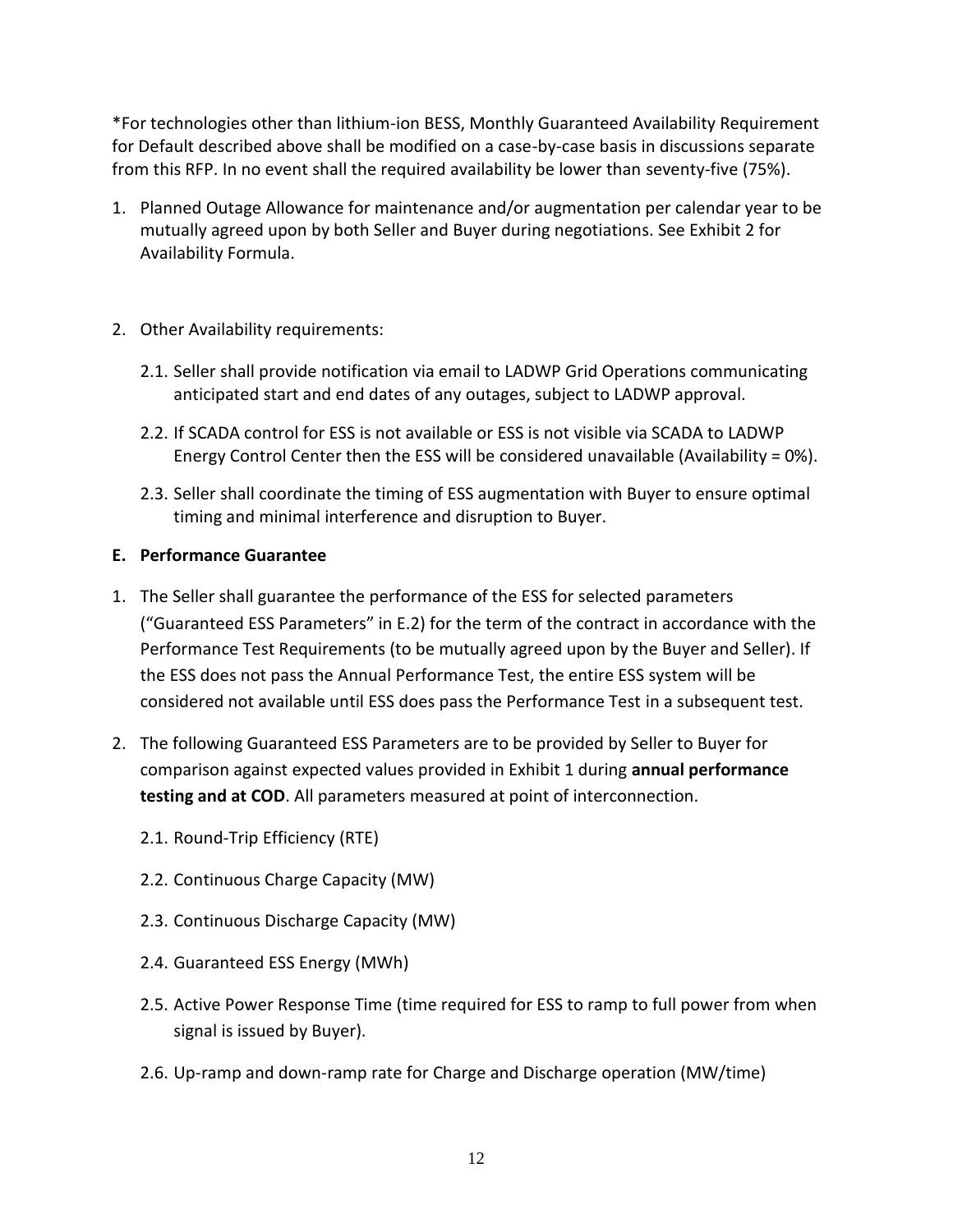- 3. The following ESS parameters must match the expected values provided in Exhibit 1 to **declare COD**.
	- 3.1. Full-rated Continuous Power Rate (can ESS charge and discharge at full rated power capacity for sustained periods of time?)
	- 3.2. Half-rated Continuous Power Rate (can ESS charge and discharge at ½ of full rated power capacity for sustained periods of time?)
	- 3.3. Minimum Time required to charge from 0 to 100% SOC at full rated capacity
	- 3.4. Maximum Time required to charge from 0 to 100% SOC at full rated capacity
	- 3.5. Energy Available for immediate discharge at 100% SOC (MWh)
	- 3.6. Charge Ramp Rate (MW/[time])
	- 3.7. Discharge Ramp Rate (MW/[time])
	- 3.8. Discharge Ramp Rate after synchronization (%/sec)
	- 3.9. Self-Discharge (% SOC/day)
	- 3.10. Noise (dBA)
	- 3.11. Startup Time (min)
	- 3.12. Shutdown Time (min)
- 4. Payment for ESS product will be performance-based. Payment shall be made in full if all performance parameters are met. A performance report shall be submitted by Seller to Buyer as a pre-requisite to the payment of a monthly invoice. Monthly invoice shall be paid after Buyer approves monthly performance report. Payment shall be reduced for underperformance or failure to perform. Performance parameter baselines and cure period to be negotiated with Buyer and Seller. Seller shall be in default if ESS performance does not meet mutually agreed baselines after cure period.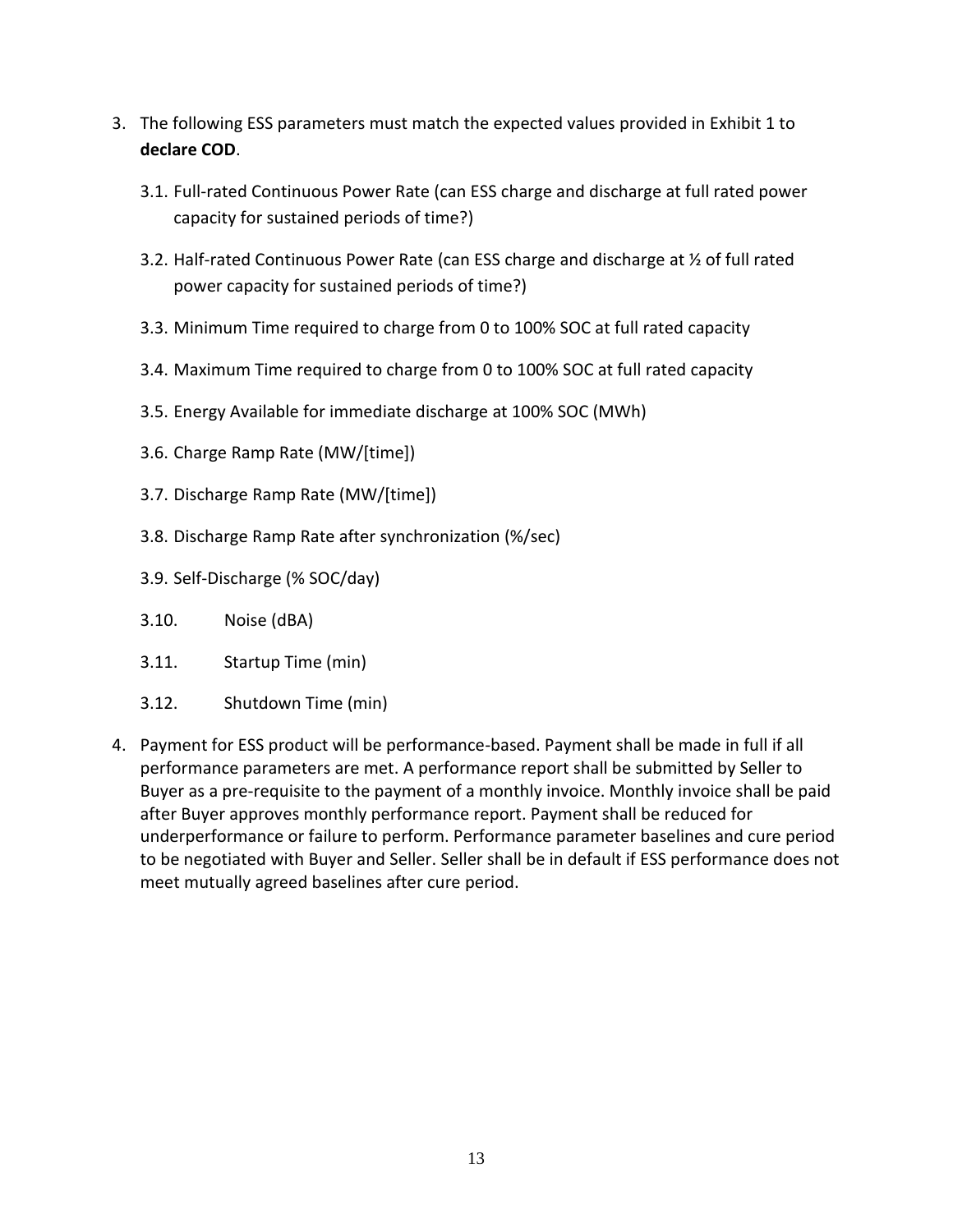### **F. Regulatory and Reporting Requirement**

- 1. **NERC and LADWP CIP Requirement:** To the extent they are determined applicable, Seller shall comply with North American Electric Reliability Corporation standards and LADWP requirements, including Critical Infrastructure Protection standards for ESS.
- 2. **LADWP Internal Cyber Security Standards:** Seller shall comply with LADWP Internal Cyber Security and Physical Security Standards.
- 3. **WECC/NERC Generator Testing and Model Validation Requirement:** Seller to determine if ESS must comply with WECC Generator Testing and Model Validation Requirements, and if so, provide Buyer documentation of compliance.
- 4. **EIA Requirement:** Seller shall be responsible for U.S. Energy Information Administration data submittals and a copy of any submitted reports shall be made available to Buyer.

# **G. Energy Storage System Control Modes (The ESS Products)**

- 1. The general purpose of the ESS is to provide the ESS Products, which consist of different control modes listed and outlined in the following Table 1 ("Control Modes"). Control Modes consist of settable functional parameters that trigger responses that the ESS can provide. The operation of any Control Mode or simultaneous Control Modes are subject to the ESS Operating Limitations, Control Mode setpoints and priorities as specified and scheduled by the Buyer, and the ESS conditions (e.g., state-of-charge, temperature, etc.) at the time of operation of such Control Mode(s). Buyer shall have the ability to provide Control Mode set points for charge and discharge of the ESS, as well as the ability to set specific MW charge/discharge values and priorities, subject to those limitations and conditions. All functions should be operable from the Energy Management System (EMS) via DNP3.
- 2. The following Control Modes are from the MESA-ESS Specification, and reference should be made to either the MESA-ESS Specification or IEC 61850-90-7, (or the applicable IEC 61850-90-7 replacement), or standard mutually agreed upon by the Buyer and Seller for further details with respect to each Control Mode. **Tables 1 through 5 are BESS-centric and not all sections may be applicable to all ESS technologies.** Seller shall indicate portions not applicable in proposal.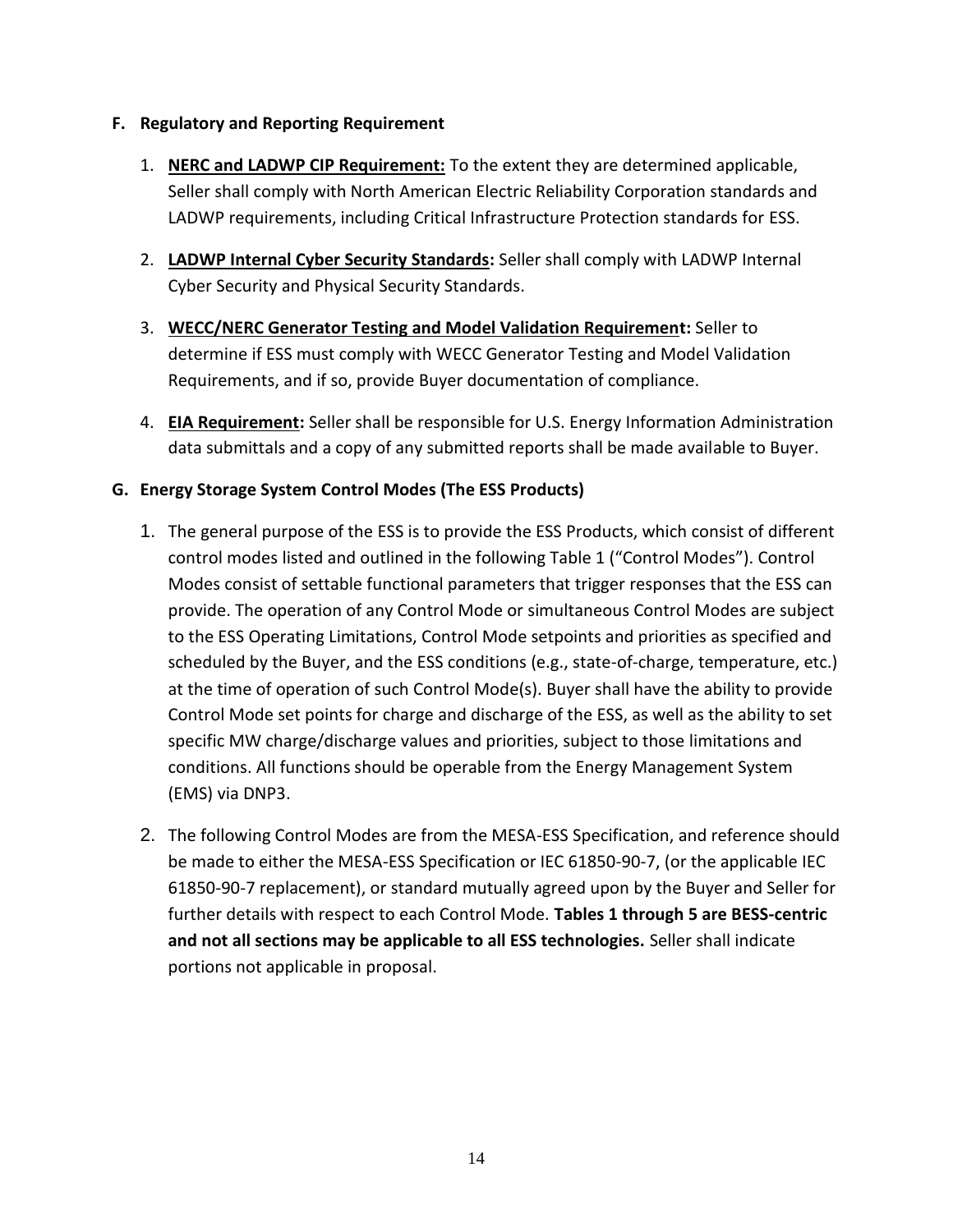| <b>Control Mode Category</b> | <b>Control Mode</b>                                                                                                  |
|------------------------------|----------------------------------------------------------------------------------------------------------------------|
|                              | Voltage Ride-Through<br>1.                                                                                           |
|                              | Frequency Ride-Through<br>2.                                                                                         |
| <b>Emergency Modes</b>       | 3. Dynamic Reactive Current                                                                                          |
|                              | Dynamic Volt-Watt<br>4.                                                                                              |
|                              | 5. Frequency-Watt (Implement NERC Inverter- Based<br>Performance Guideline)*                                         |
|                              | 6. Fregency Droop                                                                                                    |
|                              | 7. Charge-Discharge Storage                                                                                          |
|                              | 8. Coordinated Charge-Discharge                                                                                      |
|                              | 9. Active Power Limit                                                                                                |
| <b>Active Power Modes</b>    | 10. Active Power Response (configurable as Peak Power<br>Limiting, Load Following, or Generation Following<br>modes) |
|                              | 11. Automatic Generation Control                                                                                     |
|                              | 12. Active Power Smoothing                                                                                           |
|                              | 13. Volt-Watt                                                                                                        |
|                              | 14. Frequency-Watt Curve                                                                                             |
|                              | 15. Pricing Signal                                                                                                   |
|                              | 16. Fixed Power Factor                                                                                               |
| <b>Reactive Power Modes</b>  | 17. Volt-VAR Control                                                                                                 |
|                              | 18. Watt-VAR                                                                                                         |
|                              | 19. Power Factor Correction                                                                                          |

\* A frequency function/set point is needed to facilitate LADWP's compliance to NERC Reliability Standard BAL-003-1.1, requirement R1 or its successor. That would be a temporary MW output or input triggered by a configured change in frequency.

The functionality set forth in Tables 2-5 below are covered in the various DNP 3.0 Control Modes in Table 1 above and will be implemented by such Control Modes. Setpoints to some Control Modes are included below to establish a common understanding of expected operations but Buyer shall have the right to direct changes to these setpoints at any time during the Agreement Term. In addition to the MESA Control Modes, the ESS shall implement the LADWP-specified "Frequency Rate of Change Response" in Table 2. The functionality set forth in Tables 2-5 are specific to BESS products however all other ESS products must provide exceptions to any of the following terms that cannot be met due to technological limitations.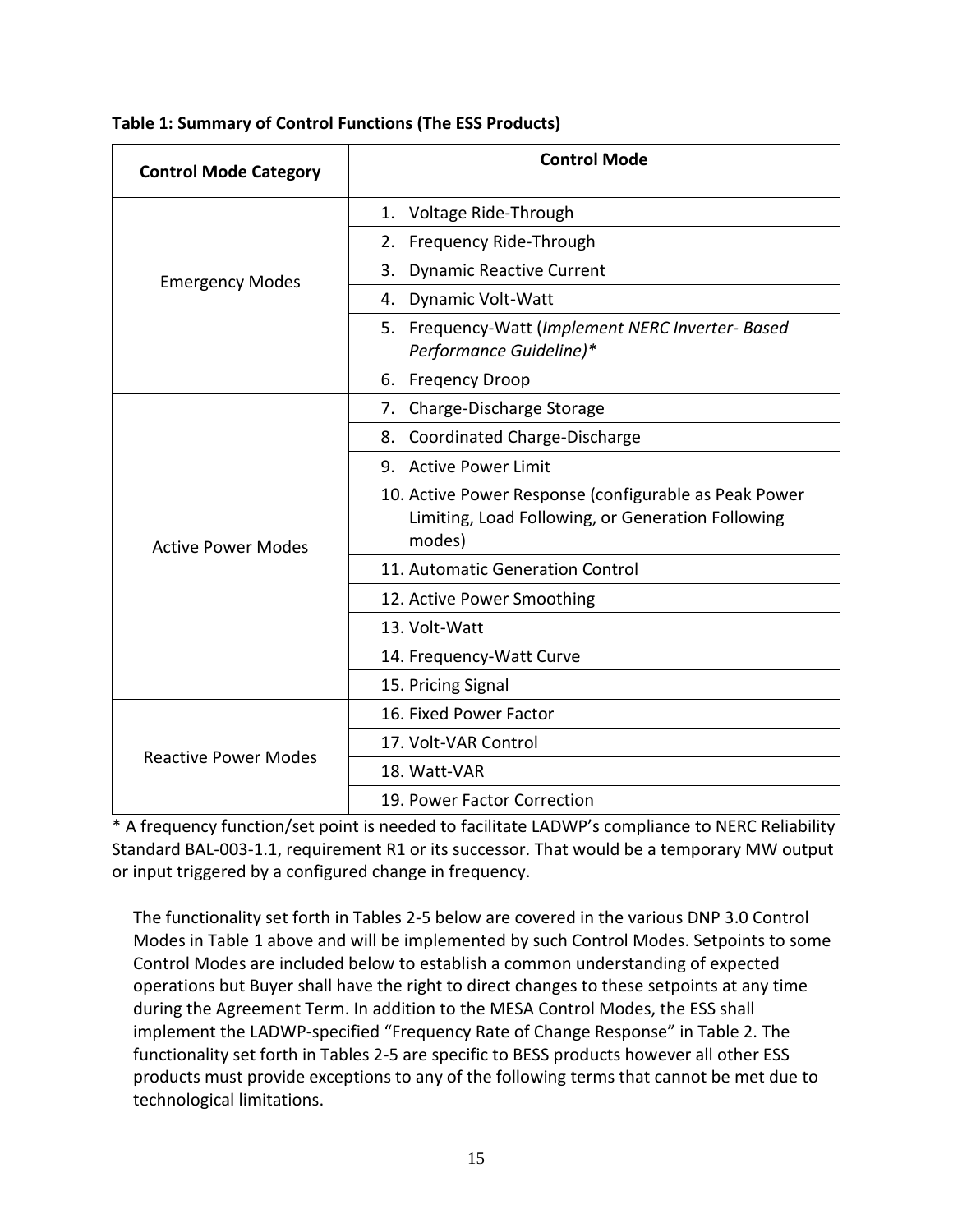# **Table 2 – AUTONOMOUS FUNCTIONS**

### **AUTONOMOUS FUNCTIONS**

*Certain functions shall be available to be simultaneously armed and actively operated.* 

### **Frequency Rate of Change Response Control Mode**

Monitor grid frequency on the ESS side of the Point of Delivery. Continuously compute rate of frequency change.

The ESS plant controller shall alternately have setpoints for positive or negative rate of change of frequency below or above which the ESS will respond with "Frequency Response Power" for a setpoint "Response Period".

After the Response Period, ramp the ESS to the average power for "Rolling Average Period" before the frequency went above or below frequency rate of change thresholds. The rate at which ESS ramps back to the average power prior crossing the thresholds shall be a setpoint "Recovery Ramp Rate". By responding with the active power from the ESS.

| Symbol                       | Value                                       | <b>Units</b> |
|------------------------------|---------------------------------------------|--------------|
| $\Delta f_{\text{trig}}$     | Magnitude of frequency change to trigger    | mHz          |
|                              | response                                    |              |
| $\Delta t_{\rm trig}$        | Maximum duration over which that change can | sec          |
|                              | accrue                                      |              |
| $\Delta P_{resp}$            | Magnitude of MW response per decihertz      | MW/dHz       |
| $\mathsf{t}_{\mathsf{resp}}$ | Duration of MW response after triggered     | sec          |

Set points required for Frequency Rate of Change Response:

- Initiate frequency response if the magnitude of frequency change  $|\Delta f|$  is at least  $\Delta f_{\text{trig}}$ within or at time interval  $\Delta t_{trig.}$
- The response is a MW step change of amount  $P_{resp} = \Delta P_{resp} \times -\Delta f \times k$ , where k is the unit conversion between dHz and the units used for Δf.
- The response is recalculated throughout the frequency response period. Its magnitude increases if the magnitude of the frequency deviation increases as determined by comparing the current frequency and the starting frequency for calculation of  $\Delta f_{\text{trig}}$ . The response magnitude is not permitted to decrease.
- Frequency response ends at the expiration of response period  $t_{resp}$ .
- Ramp-out is at the same ramp rate as is used for active power control. No special ramp rate is needed for this mode.

Response time to the event shall comply with Table 2.1 in the NERC Inverter-Based Resource Performance Guideline for BESS products.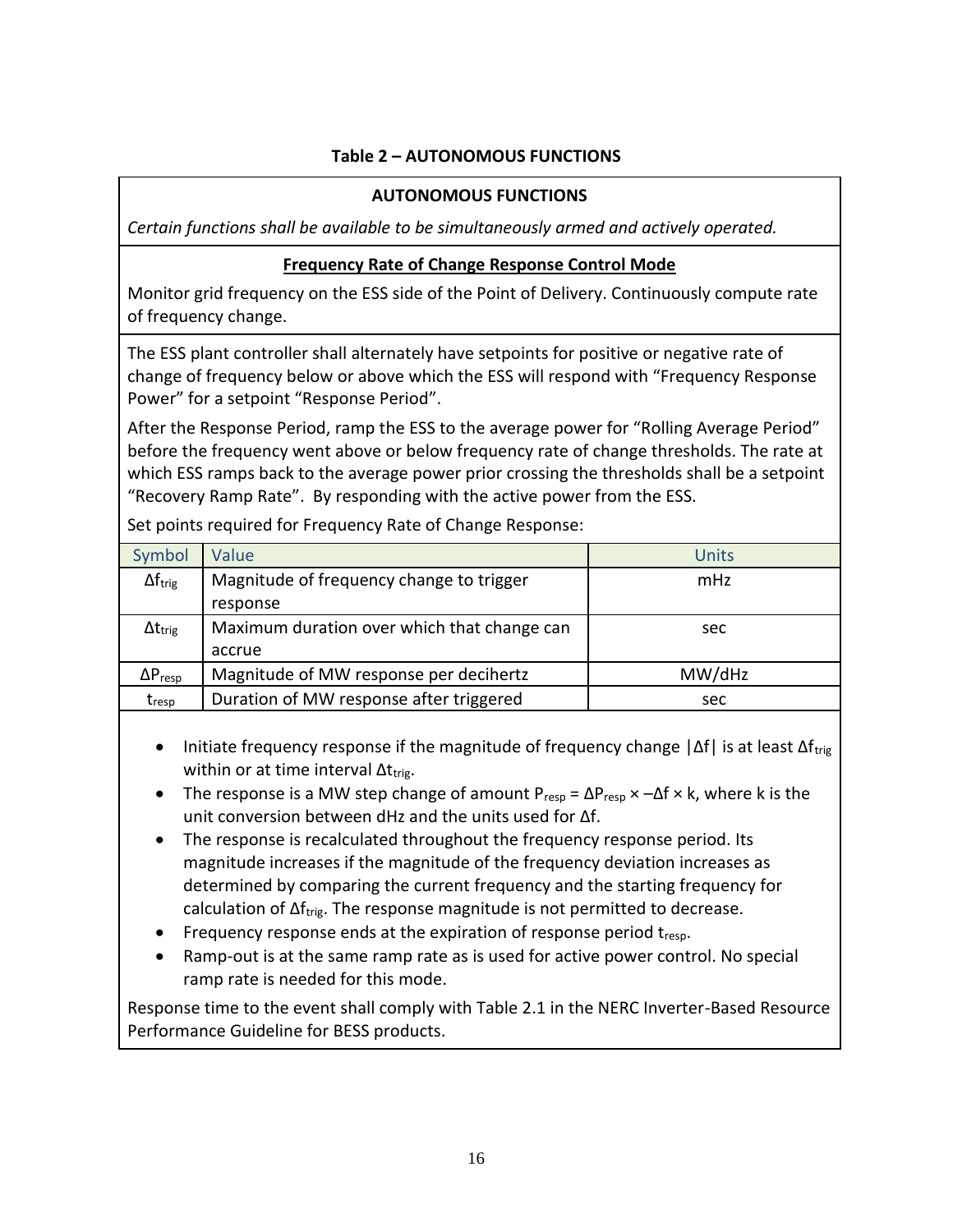| Table 2.1: Dynamic Active Power-Frequency Performance                    |                                                                                                                                                  |                           |  |
|--------------------------------------------------------------------------|--------------------------------------------------------------------------------------------------------------------------------------------------|---------------------------|--|
| <b>Parameter</b>                                                         | <b>Description</b>                                                                                                                               | <b>Performance Target</b> |  |
| For a step change in frequency at the POM of the inverter-based resource |                                                                                                                                                  |                           |  |
| <b>Reaction Time</b>                                                     | Time between the step change in frequency and the time<br>when the resource active power output begins<br>responding to the change <sup>31</sup> | $< 500$ ms                |  |
| <b>Rise Time</b>                                                         | Time in which the resource has reached 90 percent of the<br>new steady-state (target) active power output command                                | < 4 seconds               |  |
| <b>Settling Time</b>                                                     | Time in which the resource has entered into, and remains<br>within, the settling band of the new steady-state active<br>power output command     | $<$ 10 seconds            |  |
| Overshoot                                                                | Percentage of rated active power output that the<br>resource can exceed while reaching the settling band                                         | < 5 percent**             |  |
| <b>Settling Band</b>                                                     | Percentage of rated active power output that the<br>resource should settle to within the settling time                                           | $< 2.5$ percent**         |  |

Percentage based on final (expected) settling value

### **Dynamic Reactive Current Support Mode Requirements**

Monitor voltage at Point of Delivery

Default hold time (HoldTmms) for Dynamic Reactive Current Support Mode after voltage returns to inside the deadband is five (5) seconds.

Default to Frequency Response and Frequency Rate of Change Response are higher priority than Dynamic Reactive Current Support.

Ability to respond in a minimum of 1-3 Cycles from detecting and to provide reactive power in response to Point of Delivery voltage falling below 0.8 pu.

# **Reactive Power Control Modes Requirements**

Monitor voltage on ESS side at Point of Delivery.

While voltage remains between 1.1 and 0.8 pu respond to deviations in voltage outside a defined deadband with proportional reactive power.

Ramp rate (MVAR / Sec) for adjustment of reactive power.

Scheduled (day/night) fixed power factor setting for reactive power support.

# **State of Charge Management (Coordinate Charge/Discharge Control Mode) Requirements**

Monitor ESS SOC and provide a mechanism to regulate SOC, principally to recover SOC after discharge events (both manual and automatic).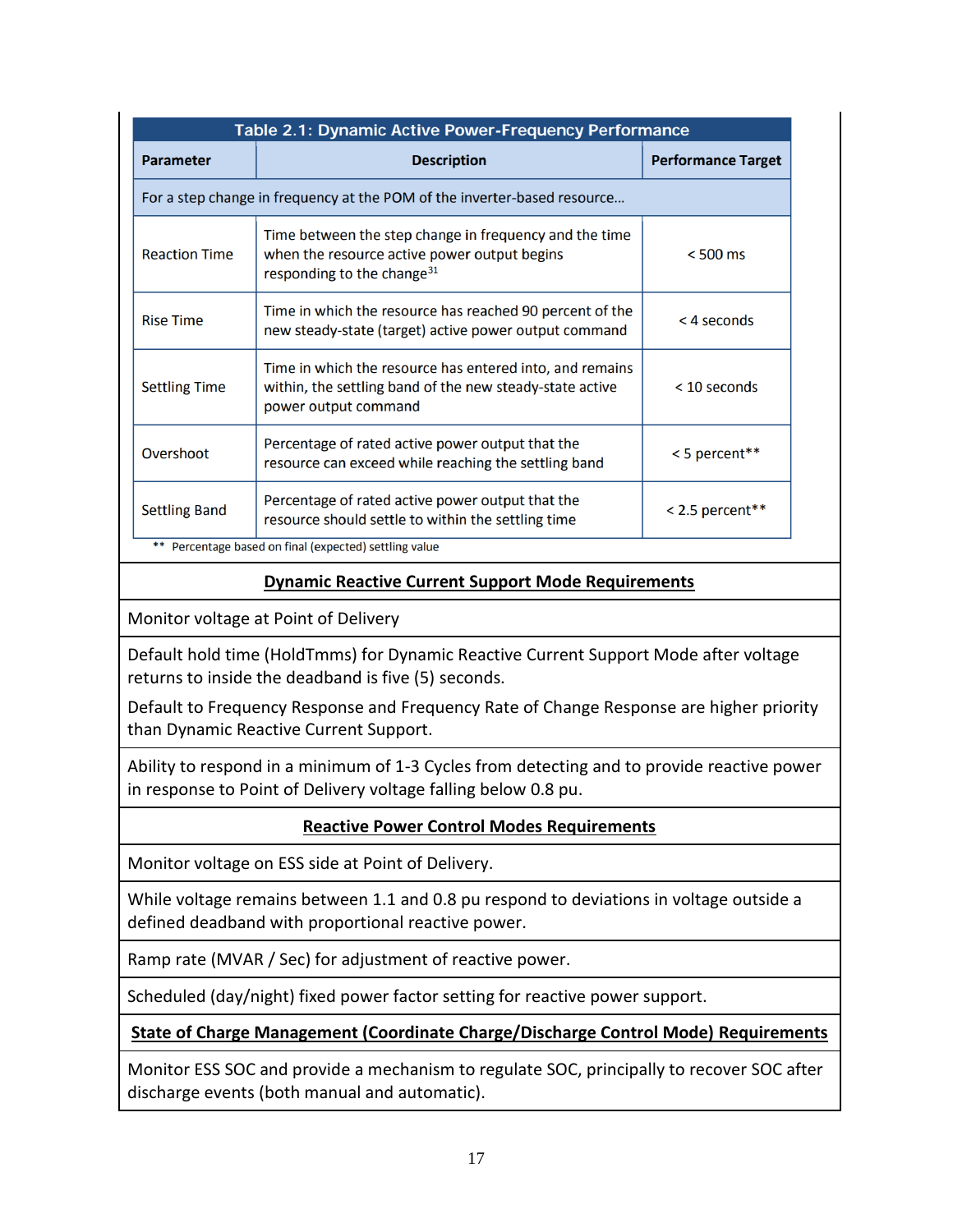### **Table 3 – EXTERNAL OVERRIDE CONTROLS**

### **Provide functionality to trigger manual discharge, using the following parameters:**

Continuous discharge power

Operator set point discharge time

Operator set point "On" ramp rate (MW / min or immediate)

Operator set point "Off" ramp rate (MW / min or immediate)

Reactive power set point (MVAR)

Reactive power set point timer (Hours)

Power factor set point

**In addition to the MESA-ESS specification of Charge/Discharge Storage Control Mode, provide the following functionality when the ESS is in Charge/Discharge Control Mode:**

10 seconds maximum response time after receiving external command to execute manual discharge or apply reactive power

If present conditions do not permit requested discharge (e.g., SOC is too low), BESS shall report the maximally conforming parameters which are available over DNP 3.0.

During manual discharge or manual reactive control, ESS shall indicate which, if any, autonomous functions are disabled or degraded.

After manual discharge cycle is complete, ESS shall resume autonomous functions including automatic SOC management.

### **Table 4 – CONNECTION AND DISCONNECTION FROM LADWP GRID**

### **CONNECTION AND DISCONNECTION FROM LADWP GRID**

While voltage and frequency remain within the specified voltage and frequency windows, the ESS shall remain connected to the LADWP grid unless instructed otherwise by disconnection signal or otherwise unavailable. System will stay connected and operational pursuant of Monthly Guaranteed Availability of the Agreement.

Provide function for commanded disconnection from LADWP grid both remotely and via local HMI. This is to be used for routine disconnection when sufficient warning is available to permit normal standard disconnect procedures by the ESS.

Provide functionality to accept an emergency disconnect input in the form of a dry contact. If instructed to open the ESS must immediately cease operation*.*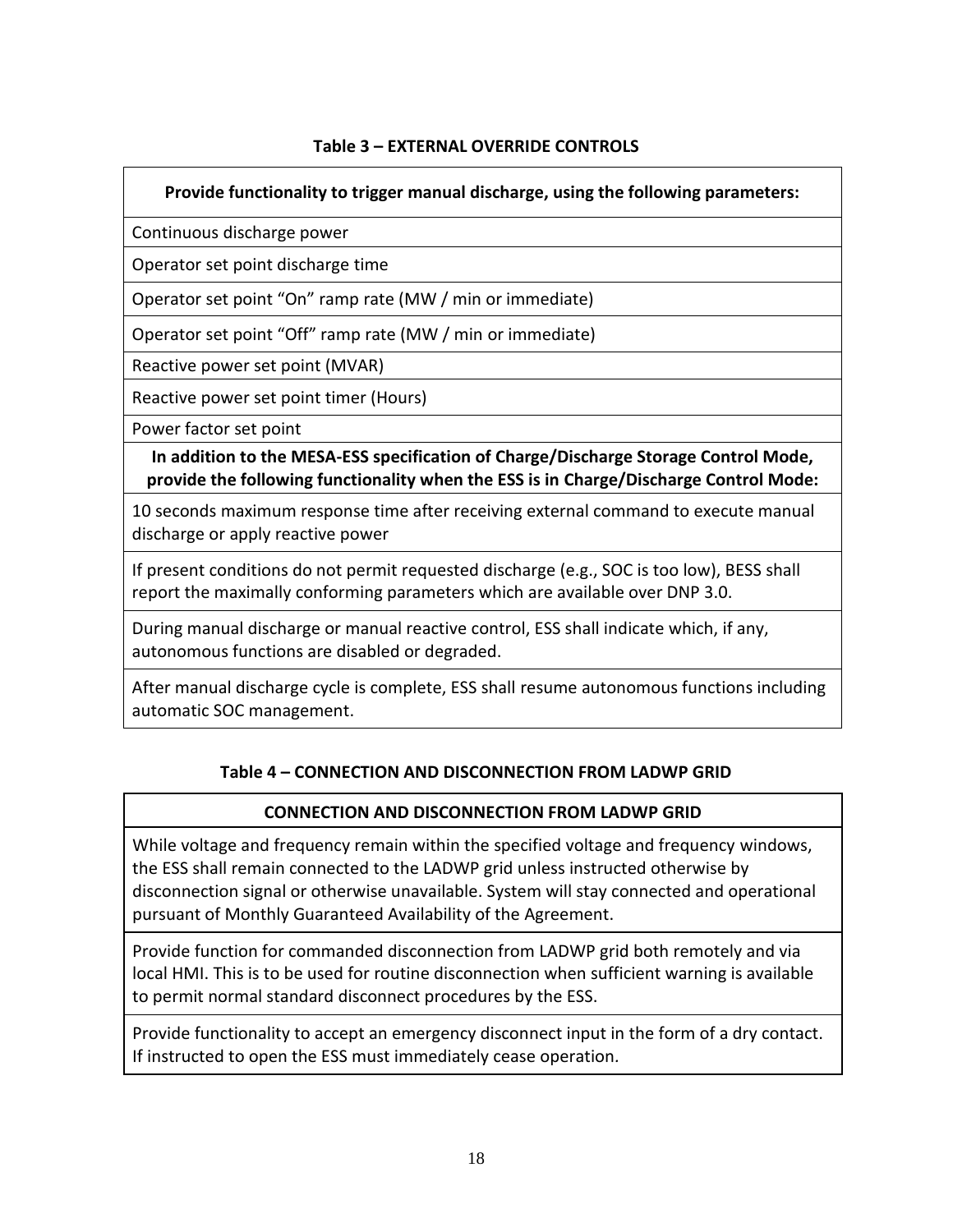Startup and connection time from an "Off" or "Disconnected" state to "Connected and Idle" shall be no more than 300 seconds if the BESS/inverter thermal management loads are energized and the inverters are not set to "Sleep Mode".

If the BESS is "Disconnected" but the main breaker is still closed, the BESS shall provide Buyer a timeout setpoint that causes the BESS to transition to a "Disconnected" state with the breaker closed but the inverters set to "Sleep Mode" after a Buyer setpoint number of minutes. The time to return from "Disconnected" and "Sleep Mode" to "Connected and Idle" shall be no more than 600 seconds if the BESS main breaker is closed and thermal management loads are energized. If a "Disconnected" or "Off" state opens the BESS main breaker, which removes battery and inverter thermal management power, then startup and connection time will be dependent on local temperature conditions and may exceed 600 seconds.

The BESS shall report estimated time to "Connected and Generating" at all times.

Inverters in "Sleep Mode" represents state where inverters are not switching and not synchronized to the grid.

4 seconds maximum time for ESS Point of Delivery disconnection after receiving emergency stop signal.

Behavior of ESS while the control systems are powered by a UPS, or an alternative auxiliary power supply, when the mains power line is shorted or opened shall be to disconnect until normal operations are restored.

Behavior of ESS when the mains power returns while the control systems are still powered by the UPS or an alternative power source shall be to reconnect as directed by Buyer.

The ESS shall have a microprocessor-based relay protection system (such as SEL 351) with CTs and PTs to detect overcurrents and to disconnect the AC breaker.

# **Table 5 – REMOTE MONITORING AND CONTROL**

### **REMOTE MONITORING AND CONTROL Requirements**

1 second sampling time for ESS-LADWP communication mechanism for data transfer during faults/triggered actions.

Connection to external communications systems via one console for LADWP EMS and one console for local control

Heartbeat timer to ensure communication path is online and processor is functioning

# **Minimum available metrics via both data transfer and operator control updated by event driven data or buffers.**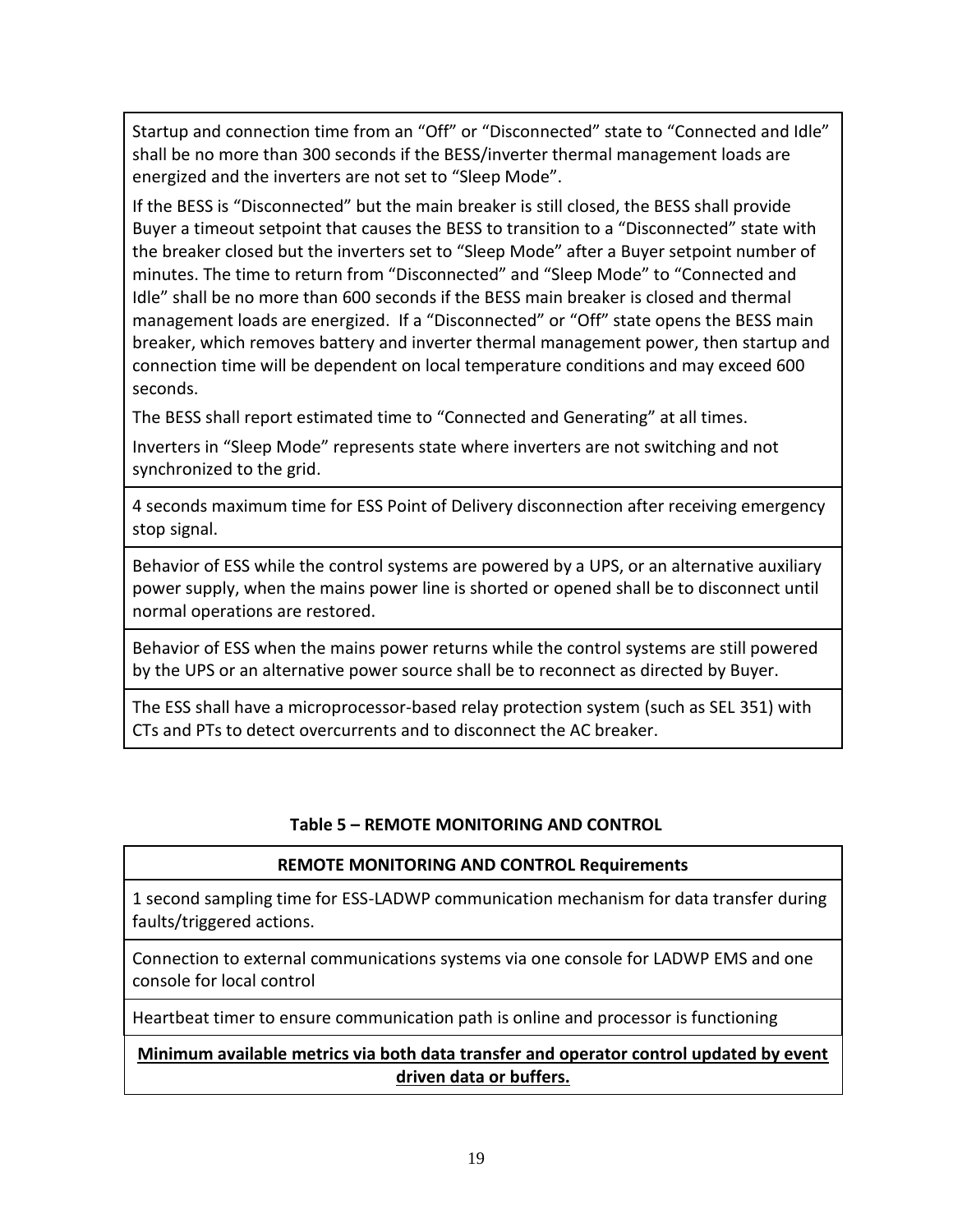### **REMOTE MONITORING AND CONTROL Requirements**

Current operational status

Total real power (MW)

Total reactive power (MVAR)

Total complex power (MVA)

SOC (expressed as percent), defined as

ESS Energy Available for discharge / Contractual ESS Energy Amount MWh)

Current power capabilities in all quadrants

Voltage and frequency as measured at Point of Delivery

Operation mode

Fault codes / description

Contractor to supply points list and sampling frequency

2 seconds maximum response time for implementing changes to set points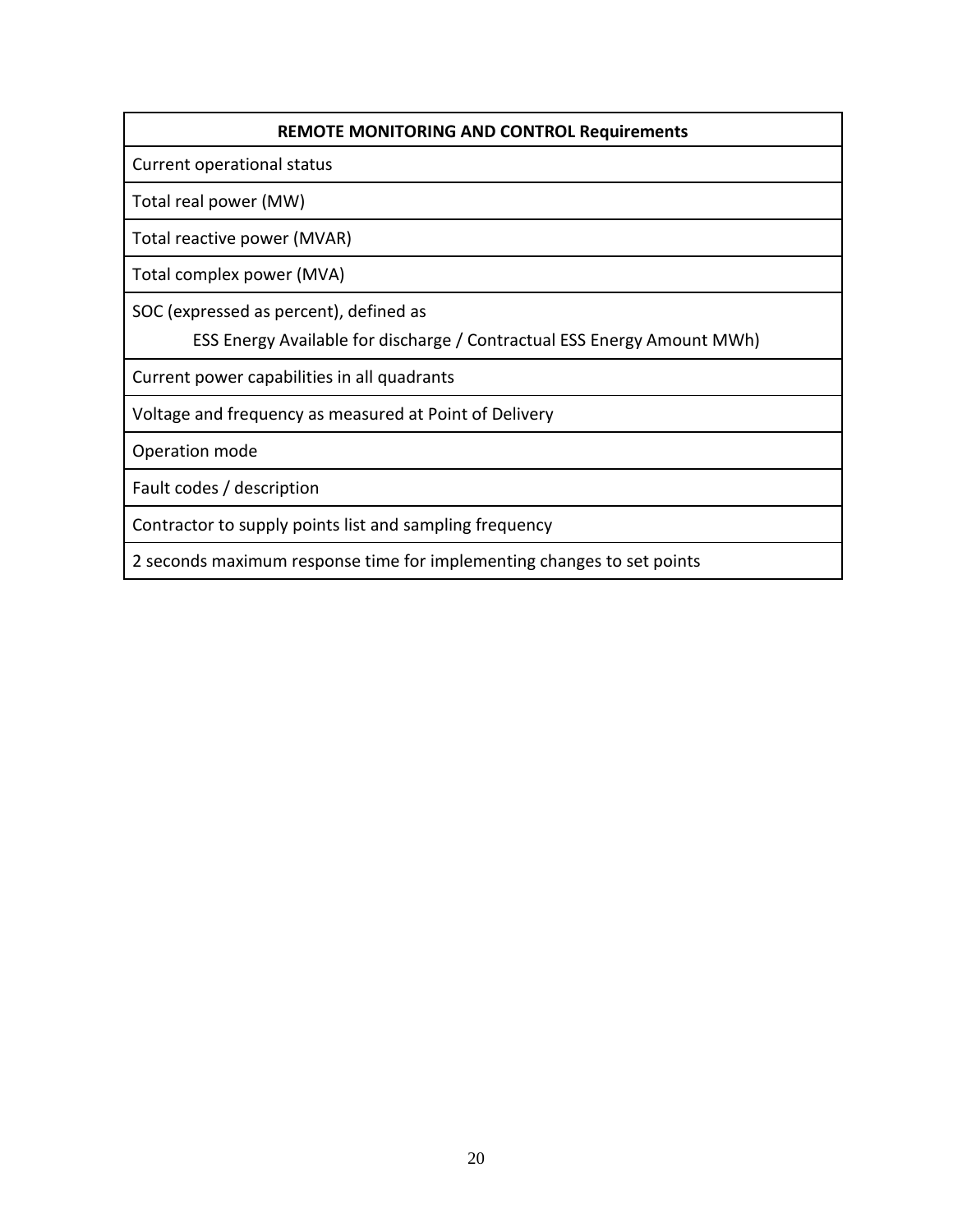# **Exhibit 1: LADWP ESS Specifications Template**

# **This template to be filled out by Seller for all applicable fields. Please indicate N/A for non-applicable items**

| <b>Specification</b><br><b>Parameter</b>  | <b>Definition</b>                                                                                                                                                                                                                      | <b>Units</b> | <b>Expected Value</b>             |
|-------------------------------------------|----------------------------------------------------------------------------------------------------------------------------------------------------------------------------------------------------------------------------------------|--------------|-----------------------------------|
| Rated<br>Continuous<br>Discharge<br>Power | The rate at which the ESS can continuously deliver energy for the energy storage<br>component's entire specified SOC range.                                                                                                            | <b>MW</b>    |                                   |
| Rated<br>Apparent<br>Power                | The real or reactive power (leading and lagging) that the ESS can provide into the AC<br>grid continuously without exceeding the maximum operating temperature of the ESS.                                                             | <b>MVA</b>   |                                   |
| Rated<br>Continuous<br>Charge Power       | The rate at which the ESS can capture energy for the energy storage component's<br>entire* SOC range.<br>*The percent state of charge when the charge rate may be reduced near top of charge<br>at end of life (EOL)                   | MW%          | 99% of<br>rated/proposed<br>value |
| Rated<br>Continuous AC<br>Current         | The AC current that the ESS can provide into the grid continuously and can be charged<br>by the grid continuously without exceeding the maximum operating temperature of<br>the ESS.                                                   | A            |                                   |
| Output Voltage<br>Range                   | The range of AC grid voltage under which the ESS will operate in accordance with the<br>ESS specification.                                                                                                                             | p.u.         |                                   |
| <b>Total Response</b><br>Time             | Time between when the external signal (command) is received at the ESS boundary<br>(site controller) and continuing until the ESS recharge/discharge power output<br>(electrical or thermal) reaches $100 \pm 2\%$ of its rated power. | seconds      |                                   |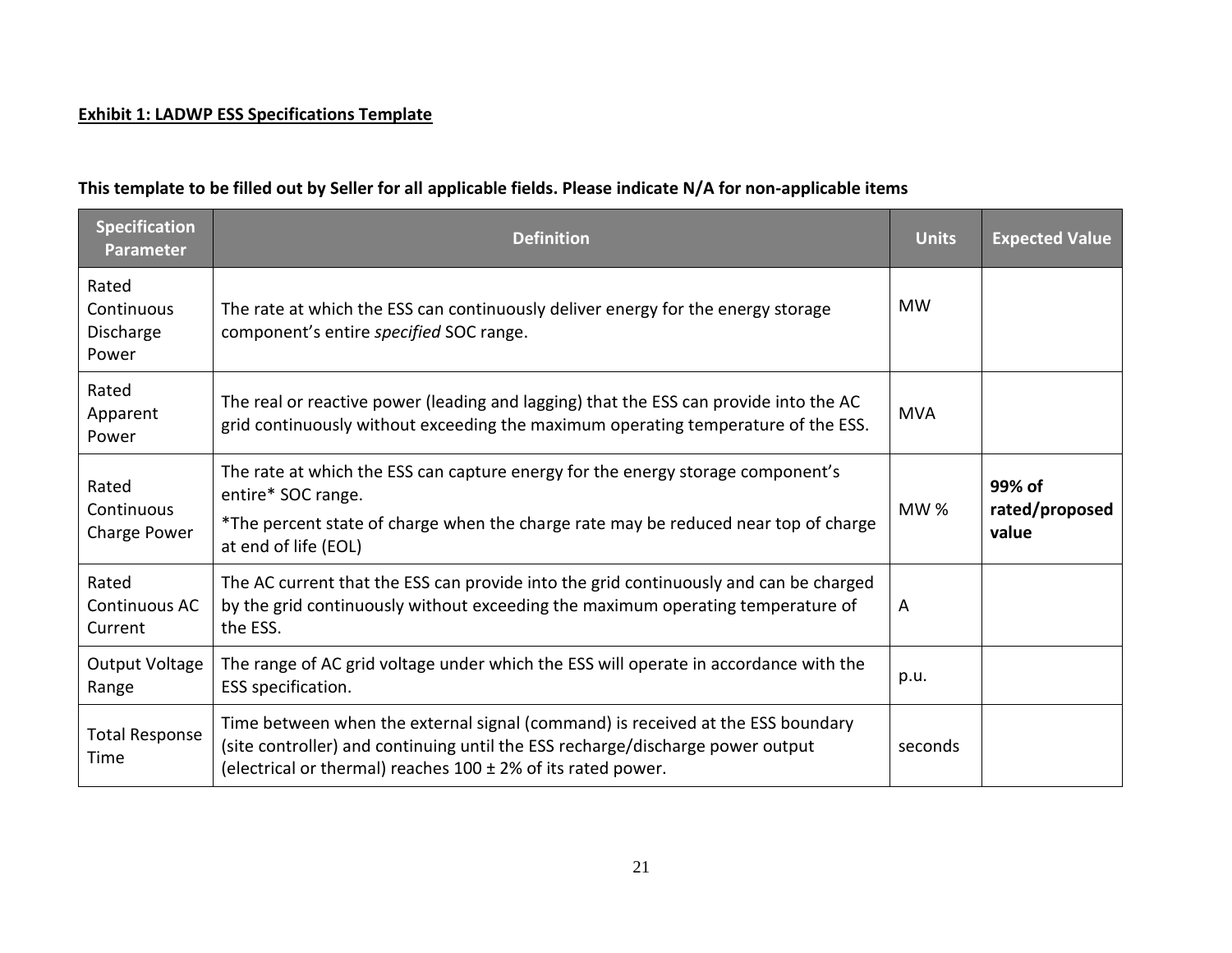| <b>Specification</b><br>Parameter             | <b>Definition</b>                                                                                                                                                                                                                                                                | <b>Units</b>       | <b>Expected Value</b> |
|-----------------------------------------------|----------------------------------------------------------------------------------------------------------------------------------------------------------------------------------------------------------------------------------------------------------------------------------|--------------------|-----------------------|
| System Round-<br><b>Trip Efficiency</b>       | Total round-trip efficiency from beginning of life (BOL) to end of life (EOL), defined as<br>the ratio of the delivered output energy of the ESS to the absorbed input energy<br>required to restore it to the initial state of charge under specified conditions.               | %                  |                       |
| Ramp Rate                                     | The maximum rate, expressed in megawatts per minute, that the ESS can change its<br>input and output power. This may vary in multiple dimensions such as state of charge<br>(SOC) and/or other parameters of the system that may be broken out into multiple<br>line item values | MW/min             |                       |
| <b>Enclosure Type</b>                         | A description of the system enclosure including that supplied with the system,<br>provided as a part of the site installation and/or comprised of building assemblies<br>associated with the installation.                                                                       |                    |                       |
| Equipment<br>Footprint                        | Length x Width (L x W) of equipment only (Includes ESS and all ancillary units as<br>required) in intended layout                                                                                                                                                                | ft <sup>2</sup>    |                       |
| Height                                        | Equipment height plus safe clearance distances above the equipment                                                                                                                                                                                                               | ft                 |                       |
| Weight                                        | Weight per individual sub-system (PCS, ESS, accessories, etc.), including maximum<br>shipping weight of largest item that will be transported to the project site. Include<br>total weight of each major component once assembled on site.                                       | Ib                 |                       |
| Maximum<br>Equipment<br>Structural<br>Loading | Maximum weight per loaded area for any one piece of equipment                                                                                                                                                                                                                    | Lb/ft <sup>2</sup> |                       |
| Rated<br>Discharge<br>Energy                  | Specify the accessible energy that can be provided by the ESS at its AC terminals when<br>discharged at its beginning of life (BOL) and end of life (EOL).                                                                                                                       | <b>MWh</b>         |                       |
| Minimum<br>Charge Time                        | The minimum amount of time required for the ESS to be charged from minimum SOC<br>to its rated maximum SOC.                                                                                                                                                                      | Hr                 |                       |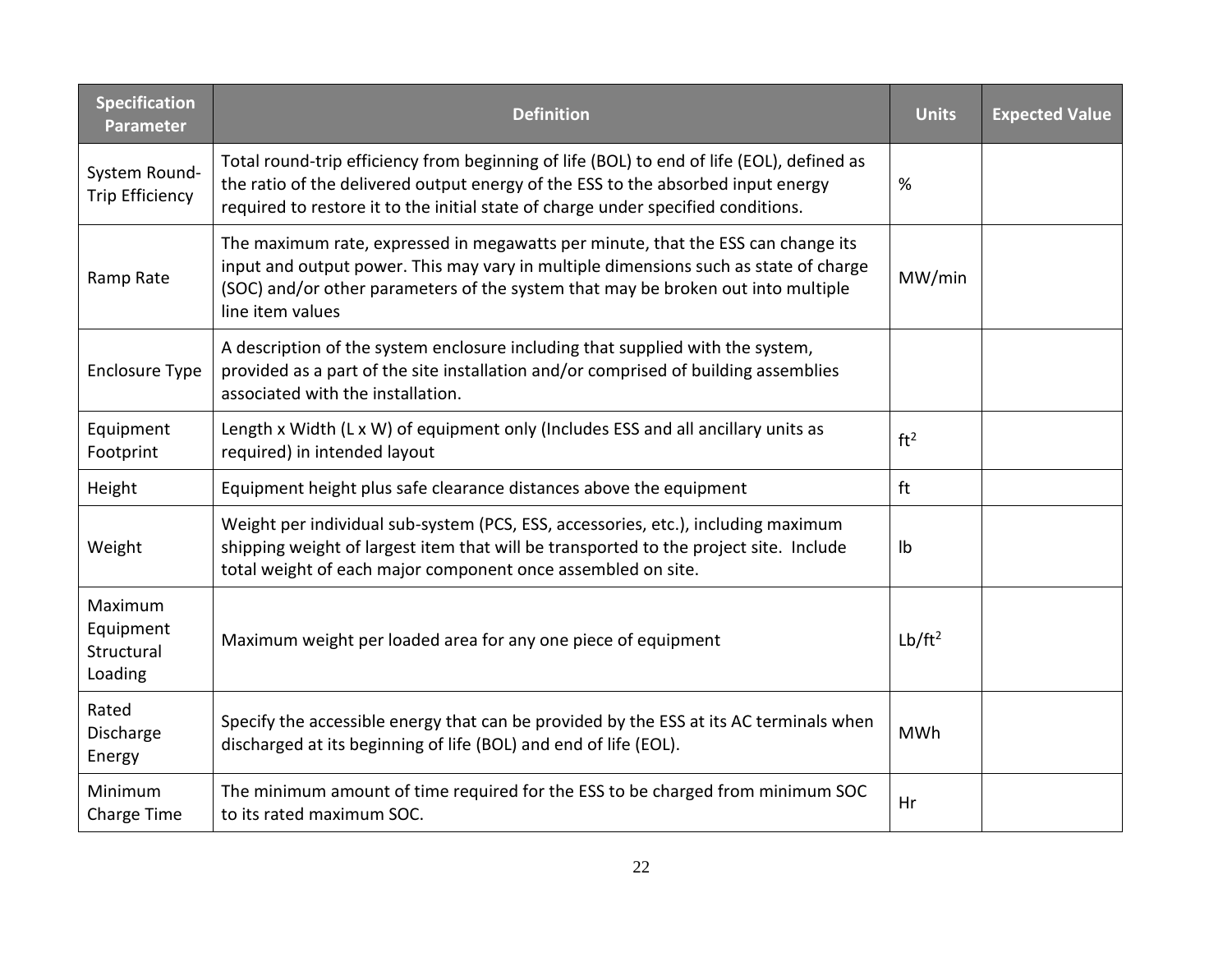| <b>Specification</b><br><b>Parameter</b> | <b>Definition</b>                                                                                                                                              | <b>Units</b> | <b>Expected Value</b> |
|------------------------------------------|----------------------------------------------------------------------------------------------------------------------------------------------------------------|--------------|-----------------------|
| Typical<br>Recharge Time                 | This should include any time for rest a period needed between a full or partial charge<br>or discharge cycle.                                                  | Hr           |                       |
| Expected<br>Availability of<br>System    | Percentage of time that the system is in full operation performing application specific<br>functions taking into account both planned and unplanned down-time. | %            |                       |
| Expected Term<br>of the<br>Warranty      | For ESS                                                                                                                                                        | Yr           |                       |

# System Ratings and Limits

| <b>Specification</b><br><b>Parameter</b> | <b>Description</b>                                                                                                                                                       | <b>Units</b> | <b>Expected Value</b> |
|------------------------------------------|--------------------------------------------------------------------------------------------------------------------------------------------------------------------------|--------------|-----------------------|
| <b>WMax</b>                              | The maximum real power that the ESS can deliver to the grid, in<br>Watts. May be the same as continuous discharge rate                                                   | <b>MW</b>    |                       |
| <b>VAMax</b>                             | The maximum apparent power for ESS, in Volt-Amperes.                                                                                                                     | <b>MVA</b>   |                       |
| VARMax                                   | The maximum reactive power the ESS can produce or absorb, in<br>VARs.                                                                                                    | <b>MVARs</b> |                       |
| WChaMax                                  | The maximum real power the ESS can absorb from the grid, in Watts<br>(e.g. battery storage charging). Note that WChaMax may or may not<br>differ from WMax.              | <b>MW</b>    |                       |
| VAChaMax                                 | The maximum apparent power the ESS can absorb from the grid, in<br>Volt-Amperes (e.g. battery storage charging). Note that VAChaMax<br>may or may not differ from VAMax. | <b>MVA</b>   |                       |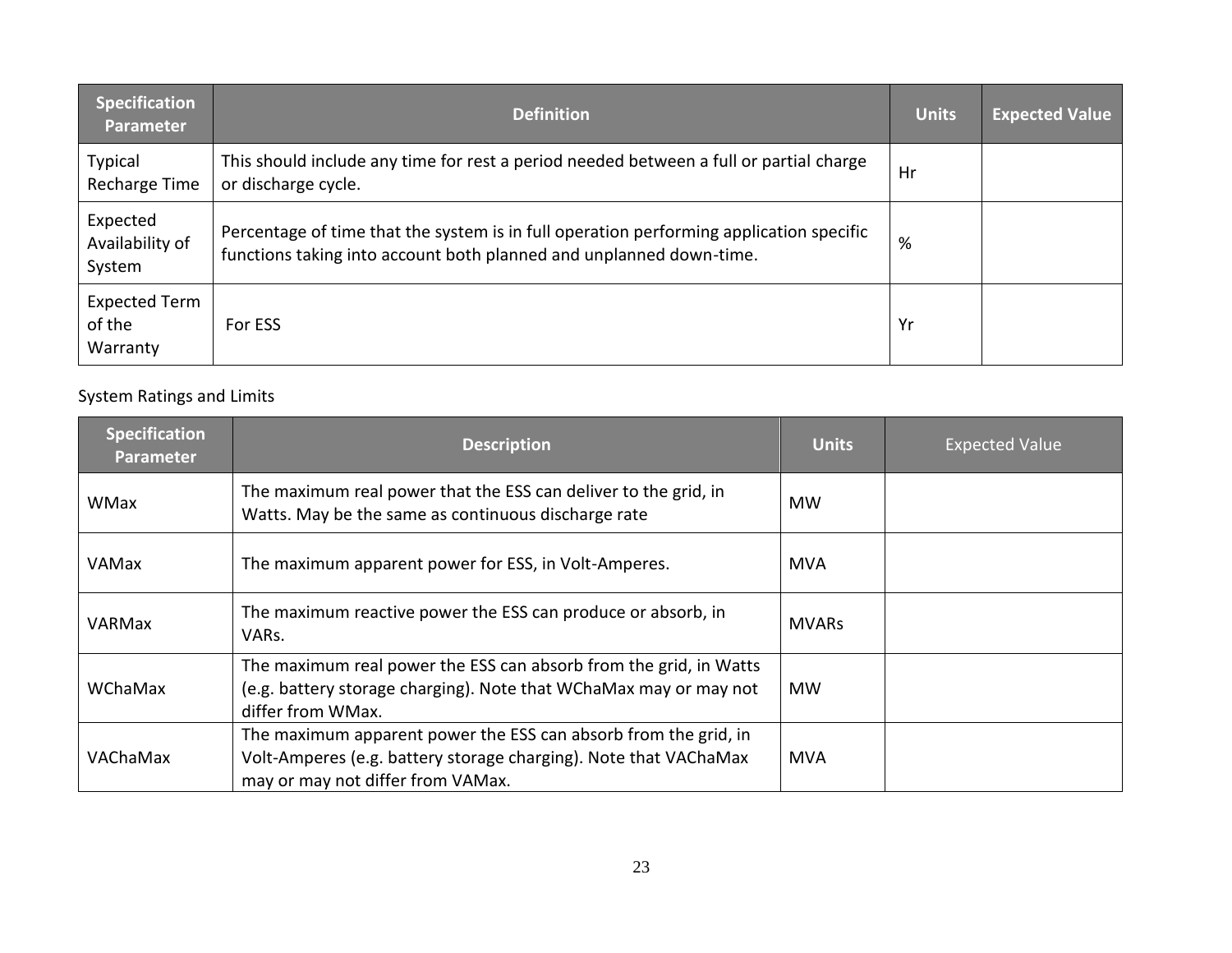| <b>Specification</b><br><b>Parameter</b>                 | <b>Description</b>                                                                                                                                                                               | <b>Units</b>    | <b>Expected Value</b> |
|----------------------------------------------------------|--------------------------------------------------------------------------------------------------------------------------------------------------------------------------------------------------|-----------------|-----------------------|
| Rated charge<br>Energy                                   | The accessible energy that can be provided by the ESS at its AC<br>terminals when charged at its beginning of life (BOL) and end of life<br>(EOL).                                               | <b>MWh</b>      |                       |
| ARtg                                                     | A nameplate value, the maximum AC current level of the ESS, in RMS<br>Amps.                                                                                                                      | <b>RMS Amps</b> |                       |
| <b>Rated Continuous</b><br>Discharge Power               | The rate at which the ESS can continuously deliver energy for the<br>entire specified SOC range of the storage device that comprises the<br>ESS.                                                 | <b>MW</b>       |                       |
| Rated Apparent<br>Power                                  | The real or reactive power (leading and lagging) that the ESS can<br>provide into the AC grid continuously without exceeding the<br>maximum operating temperature of the ESS.                    | <b>MVA</b>      |                       |
| Overload<br>Discharge Power                              | The magnitude of temporary real power (reactive power $= 0$ ) and the<br>duration that the ESS can provide this power before overheating.                                                        | <b>MW</b>       |                       |
| <b>Rated Continuous</b><br>Charge Power                  | The rate at which the ESS can capture energy for the entire SOC<br>range of the storage device that comprises the ESS.                                                                           | <b>MW</b>       |                       |
| <b>Rated Continuous</b><br><b>Reactive Power</b><br>(MW) | The magnitude of continuous reactive power (Real Power = $0$ ) and<br>the duration that the ESS can provide this power without<br>overheating.                                                   | <b>MVar</b>     |                       |
| Overload Charge<br>Power (MW)                            | The maximum grid overload capability of the ESS.                                                                                                                                                 | <b>MW</b>       |                       |
| Overload<br><b>Reactive Power</b>                        | The magnitude of temporary reactive power (Real Power = 0) and the<br>duration that the ESS can provide this power before overheating.                                                           | MVar            |                       |
| <b>Rated Continuous</b><br><b>AC Current</b>             | The AC current that the ESS can provide into the grid continuously<br>without overheating, including the AC current that the ESS can be<br>charged by the grid continuously without overheating. | Α               |                       |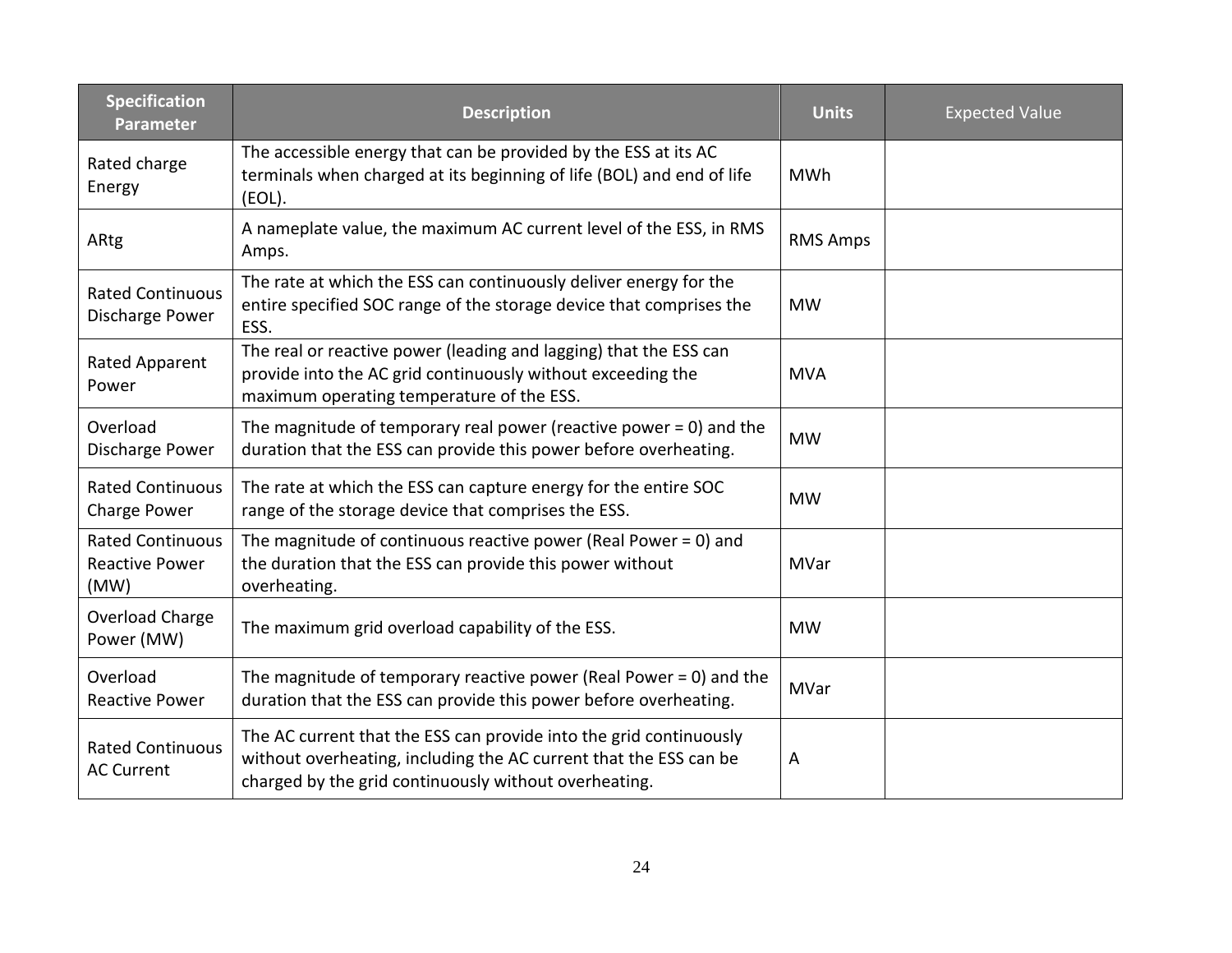| <b>Specification</b><br><b>Parameter</b>                    | <b>Description</b>                                                                                                                                         | <b>Units</b> | <b>Expected Value</b> |
|-------------------------------------------------------------|------------------------------------------------------------------------------------------------------------------------------------------------------------|--------------|-----------------------|
| Overload AC<br>Current                                      | The temporary AC current that the ESS can provide into the grid and<br>the duration that it can support this current before overheating.                   | Α            |                       |
| <b>Output Voltage</b><br>Range                              | The range of AC grid voltage under which the ESS will operate in<br>accordance with the ESS specification.                                                 | Vac          |                       |
| Voltage<br>Unbalance Limit                                  | Voltage unbalance requirements as per ANSI C84. 2006.                                                                                                      |              |                       |
| Output<br><b>Frequency Range</b>                            | The range of frequency under which the ESS will operate according to<br>its specification.                                                                 | Hz           |                       |
| <b>AC Breaker</b>                                           | Description of how the ESS is protected from over-currents by an AC<br>breaker.                                                                            |              |                       |
| Grounded or<br><b>Isolated Output</b>                       | Specify grounded or isolated output.                                                                                                                       |              |                       |
| Phase Imbalance<br>limits (on PCS,<br>XFMR, etc.)           | Load current imbalance that is acceptable on the output of the ESS<br>without overheating or de-rating the rated power capability of the<br>power systems. | %            |                       |
| Current THD into<br><b>Resistive Load</b><br>(IEEE 519)     | Total harmonic current of the ESS power output into a resistive load.                                                                                      | %            |                       |
| Power<br>Conversion<br><b>System Switching</b><br>Frequency | Nominal switching frequency at which the ESS power switching<br>devices operate.                                                                           | Hz           |                       |
| Low Voltage<br>(Fault) Ride<br>Through<br>Performance       | Include a chart of the magnitude of ESS terminal voltage with respect<br>to the time before the ESS disconnects or losses synchronization.                 | Chart        |                       |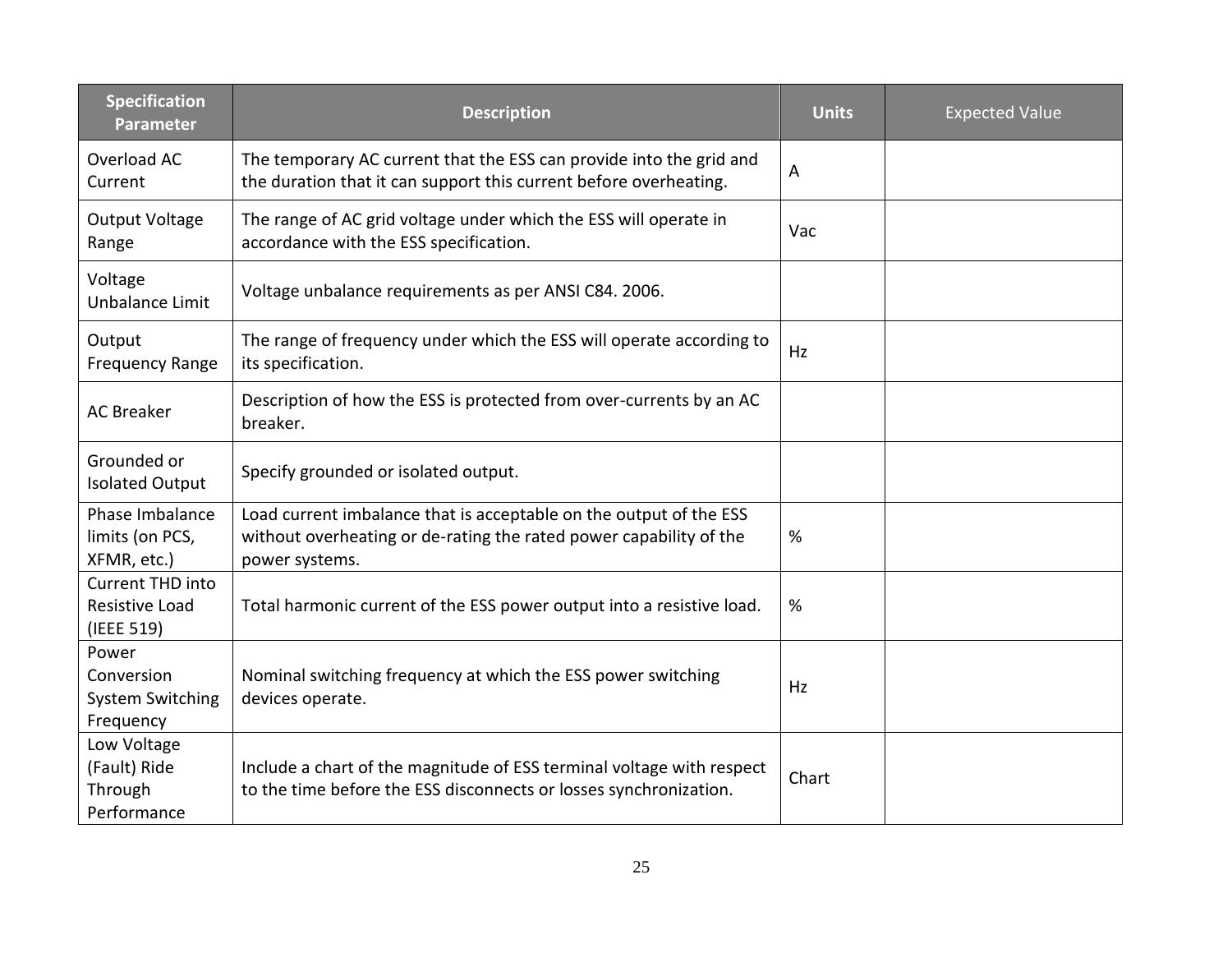| <b>Specification</b><br><b>Parameter</b>    | <b>Description</b>                                                                                                                                                                                                                                                                | <b>Units</b> | <b>Expected Value</b> |
|---------------------------------------------|-----------------------------------------------------------------------------------------------------------------------------------------------------------------------------------------------------------------------------------------------------------------------------------|--------------|-----------------------|
| High Voltage Ride<br>Through<br>Performance | Include a chart of the magnitude of ESS terminal voltage with respect<br>to the time before the ESS disconnects.                                                                                                                                                                  | Chart        |                       |
| Withstand<br>Voltage<br>(per Device)        | Include a chart of the magnitude of ESS terminal voltage with respect<br>to the time before the ESS is damaged.                                                                                                                                                                   | Chart        |                       |
| Ramp Rate                                   | The maximum rate, expressed in megawatts per minute, that the ESS<br>can change its input and output power. This may vary in multiple<br>dimensions such as state of charge (SOC) and/or other parameters of<br>the system that may be broken out into multiple line item values. |              |                       |

# System Efficiency

| <b>Specification</b><br><b>Parameter</b> | <b>Description</b>                                                                            | <b>Units</b> | Expected<br>Value |
|------------------------------------------|-----------------------------------------------------------------------------------------------|--------------|-------------------|
|                                          | Total round-trip efficiency from beginning of life (BOL) to end of life (EOL), defined as the |              |                   |
|                                          | ratio of the delivered output energy of the energy storage system to the absorbed input       |              |                   |
|                                          | energy required to restore it to the initial state of charge under specified conditions.      |              |                   |
|                                          | Provide the total round-trip efficiency under the following conditions, at the beginning of   |              |                   |
|                                          | life (BOL).                                                                                   |              |                   |
|                                          | 100% DoD Cycles, @ 50% SOC, Full rated power. Start at 50% SOC, discharge to 0%,              | %            |                   |
|                                          | charge to 50% SOC, at full rated power (50-0-50). Or, 50-100-50 % SOC pattern.                |              |                   |
| System Round-                            | 100% DoD Cycles, @ 50% SOC, Half rated power.                                                 | %            |                   |
| <b>Trip Efficiency</b>                   | 100% DoD Cycles, @ 50% SOC, Quarter rated power.                                              | %            |                   |
|                                          | 20% DoD Cycles, @ 50% SOC, Full rated power.                                                  | %            |                   |
|                                          | 20% DoD Cycles, @ 50% SOC, Half rated power.                                                  | %            |                   |
|                                          | 20% DoD Cycles, @ 50% SOC, Quarter rated power.                                               | %            |                   |
|                                          | Provide the total round-trip efficiency under the following conditions, at the end of life    |              |                   |
|                                          | (EOL).                                                                                        |              |                   |
|                                          | 100% DoD Cycles, @ 50% SOC, Full rated power.                                                 | %            |                   |
|                                          | 100% DoD Cycles, @ 50% SOC, Half rated power.                                                 | %            |                   |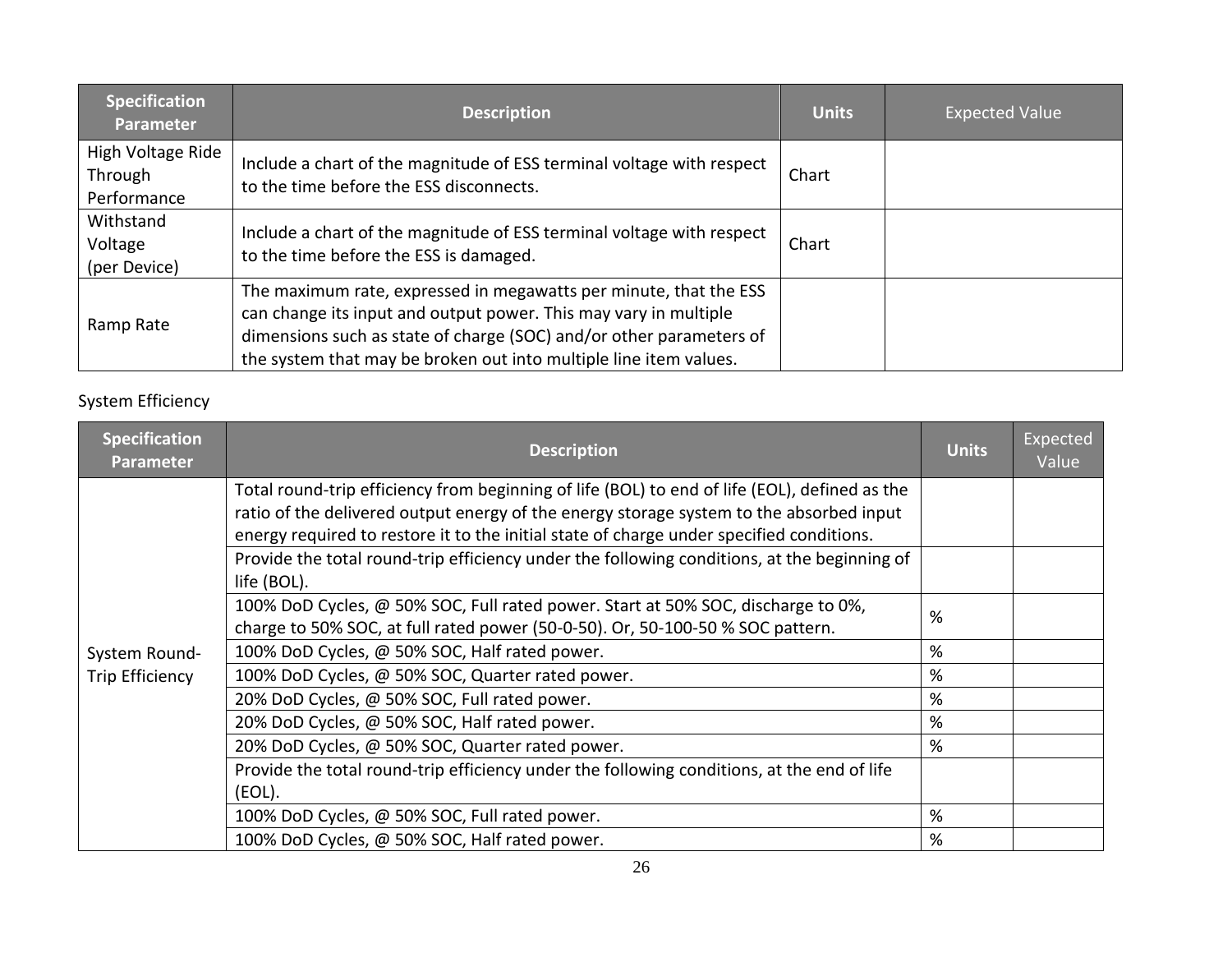| <b>Specification</b><br><b>Parameter</b> | <b>Description</b>                               | <b>Units</b> | Expected<br>Value |
|------------------------------------------|--------------------------------------------------|--------------|-------------------|
|                                          | 100% DoD Cycles, @ 50% SOC, Quarter rated power. | %            |                   |
|                                          | 20% DoD Cycles, @ 50% SOC, Full rated power.     | %            |                   |
|                                          | 20% DoD Cycles, @ 50% SOC, Half rated power.     | %            |                   |
|                                          | 20% DoD Cycles, @ 50% SOC, Quarter rated power.  | %            |                   |

# Discharge Characteristics

| <b>Specification Parameter</b> | <b>Description</b>                                                                          | <b>Units</b> | <b>Expected</b><br><b>Value</b> |
|--------------------------------|---------------------------------------------------------------------------------------------|--------------|---------------------------------|
| Minimum Discharge              | The minimum amount of time required for the ESS to be discharged from maximum SOC to        |              |                                 |
| Time                           | its rated minimum SOC.                                                                      |              |                                 |
| Recommended                    | Recommended discharge power while staying within the manufacturer's rated guidelines on     | <b>MW</b>    |                                 |
| Discharge Power                | SOC and internal temperatures.                                                              |              |                                 |
| <b>Typical Discharge Time</b>  | This should include any time for rest periods needed between a full or partial discharge or | h            |                                 |
|                                | charge cycle.                                                                               |              |                                 |

# Charge Characteristics

| <b>Specification</b><br><b>Parameter</b> | <b>Description</b>                                                              | <b>Units</b> | Expected<br>Value |
|------------------------------------------|---------------------------------------------------------------------------------|--------------|-------------------|
| Minimum Charge                           | The minimum amount of time required for the ESS to be charged from minimum      | h            |                   |
| Time                                     | SOC to its rated maximum SOC.                                                   |              |                   |
| Recommended                              | Recommended charge power while staying within the manufacturer's rated          | <b>MW</b>    |                   |
| Charge Power                             | guidelines on SOC and internal temperatures.                                    |              |                   |
| <b>Typical Recharge Time</b>             | This should include any time for rest a period needed between a full or partial |              |                   |
|                                          | charge or discharge cycle.                                                      | h            |                   |

Cycle Life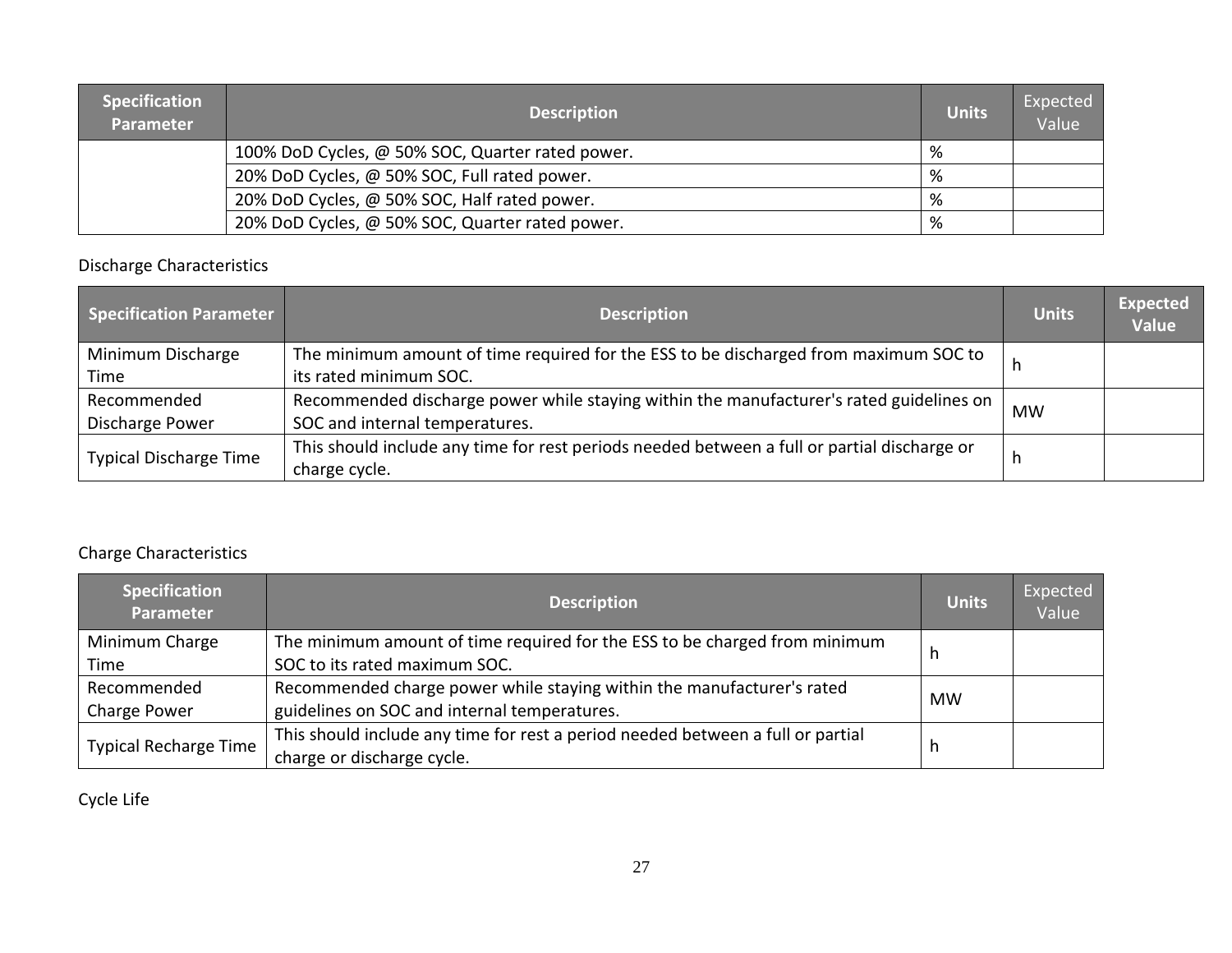| <b>Specification</b><br><b>Parameter</b>                           | <b>Description</b>                                                                                                                                                                                                                                                | <b>Units</b> | Expecte<br>d Value |
|--------------------------------------------------------------------|-------------------------------------------------------------------------------------------------------------------------------------------------------------------------------------------------------------------------------------------------------------------|--------------|--------------------|
| Cycle Life                                                         | The numbers of cycles that the energy storage system can perform until end-of-life (EOL),<br>independent of calendar life degradation, at specified depth of discharge after which<br>electricity storage becomes inoperable or unusable for a given application. |              |                    |
|                                                                    | Specify cycle life at full-rated power.                                                                                                                                                                                                                           | Qty.         |                    |
|                                                                    | Specify cycle life at half-rated power.                                                                                                                                                                                                                           | Qty.         |                    |
|                                                                    | Specify cycle life at quarter-rated power.                                                                                                                                                                                                                        | Qty.         |                    |
| End of Life Criteria                                               | The condition of the ESS at the end of life in terms of capacity, impedance, efficiency, and<br>other pertinent parameters.                                                                                                                                       | Charts       |                    |
| Cycle Life Under<br>Customer<br><b>Application Load</b><br>Profile | Chart of the degradation rate of capacity and impedance (if applicable) with respect to a<br>measurable duty in the customer application (such as watt-hour through-put or cycles).<br>Specify Charge/Discharge, DoD, and EOL conditions.                         | Charts       |                    |

# Environmental Operating Conditions

| <b>Specification Parameter</b> | <b>Description</b>                                                                                                                             | <b>Units</b> | <b>Expected</b><br>Value |
|--------------------------------|------------------------------------------------------------------------------------------------------------------------------------------------|--------------|--------------------------|
| System Minimal                 | Minimal temperature at which the system can operate at its rated capacity                                                                      |              |                          |
| Operational                    | (also consider min/max temp limits when in standby or when idle).                                                                              | $\degree$ F  |                          |
| Temperature                    |                                                                                                                                                |              |                          |
| System Maximum                 |                                                                                                                                                |              |                          |
| Operational                    | Maximum temperature at which the system can operate at its rated capacity<br>(also consider min/max temp limits when in standby or when idle). | $\degree$ F  |                          |
| Temperature                    |                                                                                                                                                |              |                          |
| System Maximum                 | Maximum altitude at which the system can operate at its rated capacity                                                                         | ft           |                          |
| <b>Operational Altitude</b>    | (also consider min/max temp limits when in standby or when idle).                                                                              |              |                          |
| <b>Mechanical Stress -</b>     |                                                                                                                                                |              |                          |
| Outdoor - Expected             | Estimated time before exterior refinishing when operated in the intended                                                                       |              |                          |
| Period between Major           | customer application.                                                                                                                          | Yr           |                          |
| <b>Exterior Refinishing</b>    |                                                                                                                                                |              |                          |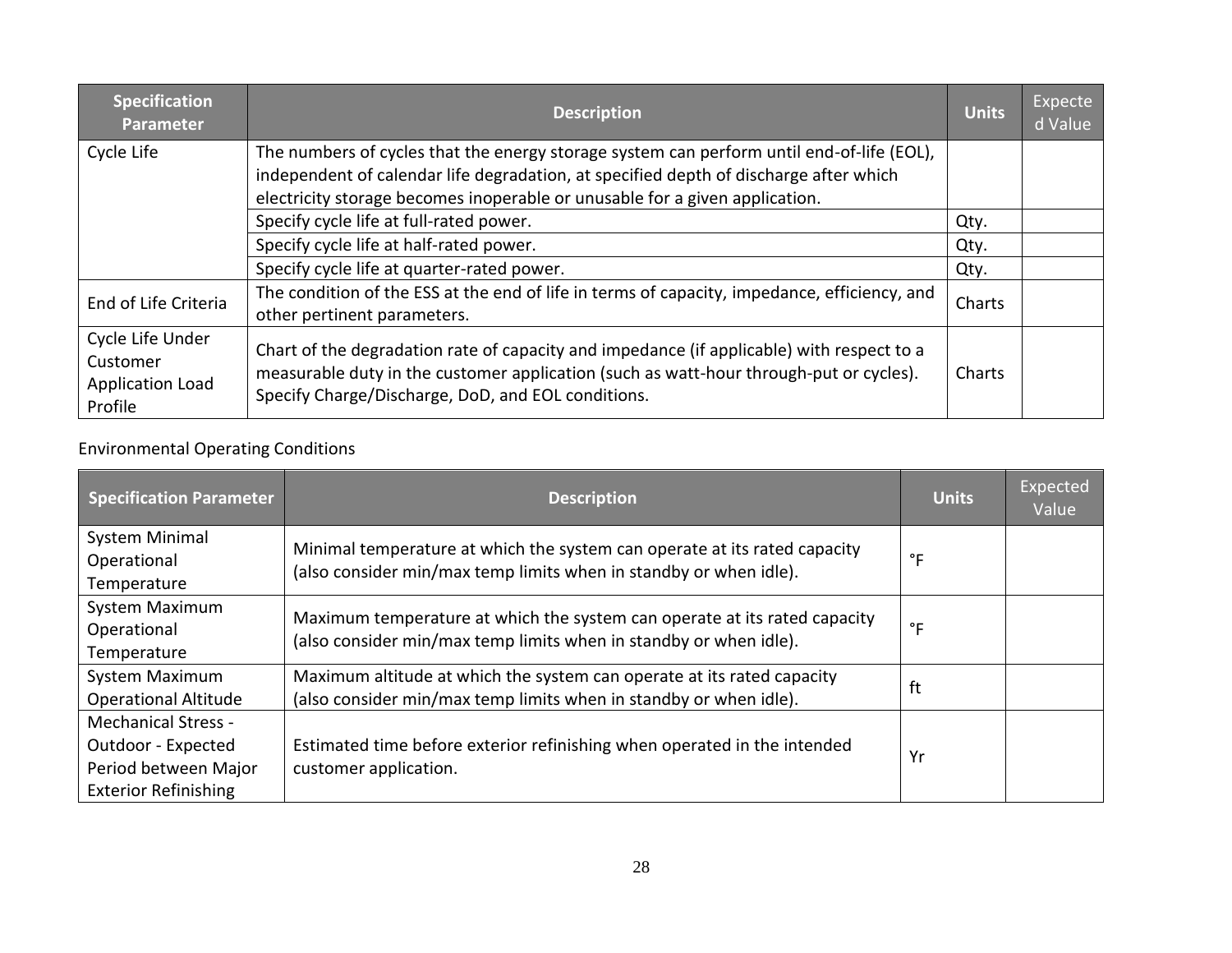| <b>Specification Parameter</b> | <b>Description</b>                                                        | <b>Units</b> | Expected<br>Value |
|--------------------------------|---------------------------------------------------------------------------|--------------|-------------------|
| <b>Mechanical Stress -</b>     |                                                                           |              |                   |
| <b>Outdoor - Snow Load</b>     | Rated weight per area of snow before damage occurs to ESS components.     | $1b/ft^2$    |                   |
| Rating                         |                                                                           |              |                   |
| <b>Mechanical Stress -</b>     |                                                                           |              |                   |
| Outdoor - Ice Load             | Rated thickness of ice on top of ESS components before damage occurs.     | -in          |                   |
| Rating                         |                                                                           |              |                   |
| <b>Mechanical Stress -</b>     |                                                                           |              |                   |
| Outdoor - Wind Speed           | Rated wind speed before damage to the ESS occurs.                         | mph          |                   |
| Limit                          |                                                                           |              |                   |
| <b>Mechanical Stress -</b>     |                                                                           |              |                   |
| Outdoor - Flood                | Rated flood tolerance height.                                             | Mft          |                   |
| Tolerant (Height)              |                                                                           |              |                   |
| <b>Mechanical Stress -</b>     | Other known outdoor mechanical stresses to consider for the project site. |              |                   |
| Outdoor - Other                |                                                                           |              |                   |
| <b>System Operational</b>      | Rated maximum altitude at which the ESS can perform according to its full | ft           |                   |
| Altitude Range                 | specifications.                                                           |              |                   |
| Range of Operational           | Range of humidity in which the ESS can operate according to its full      | %RH          |                   |
| Humidity Range (%RH)           | specifications.                                                           |              |                   |
| <b>Storage Humidity Range</b>  | During construction phase and spare part storage requirements.            | %RH          |                   |

# Emissions & Environmental Impact

| <b>Specification Parameter</b>                                                  | <b>Description</b>                                 | <b>Units</b> | Expected<br>Value |
|---------------------------------------------------------------------------------|----------------------------------------------------|--------------|-------------------|
| Sound Emissions $-6$ ft High, 3 ft from<br>Perimeter                            | Audible Noise dB at 3 ft distance (nearfield).     | dB           |                   |
| Sound Emissions $-6$ ft High, site<br>boundary (approximately 40ft from<br>ESS) | Audible Noise dB at site boundary (approx. 40 ft). | dB           |                   |
| Fluids Containment Necessary (Moat,<br>Tank, or Pond)                           | Type, amount, and under which conditions.          |              |                   |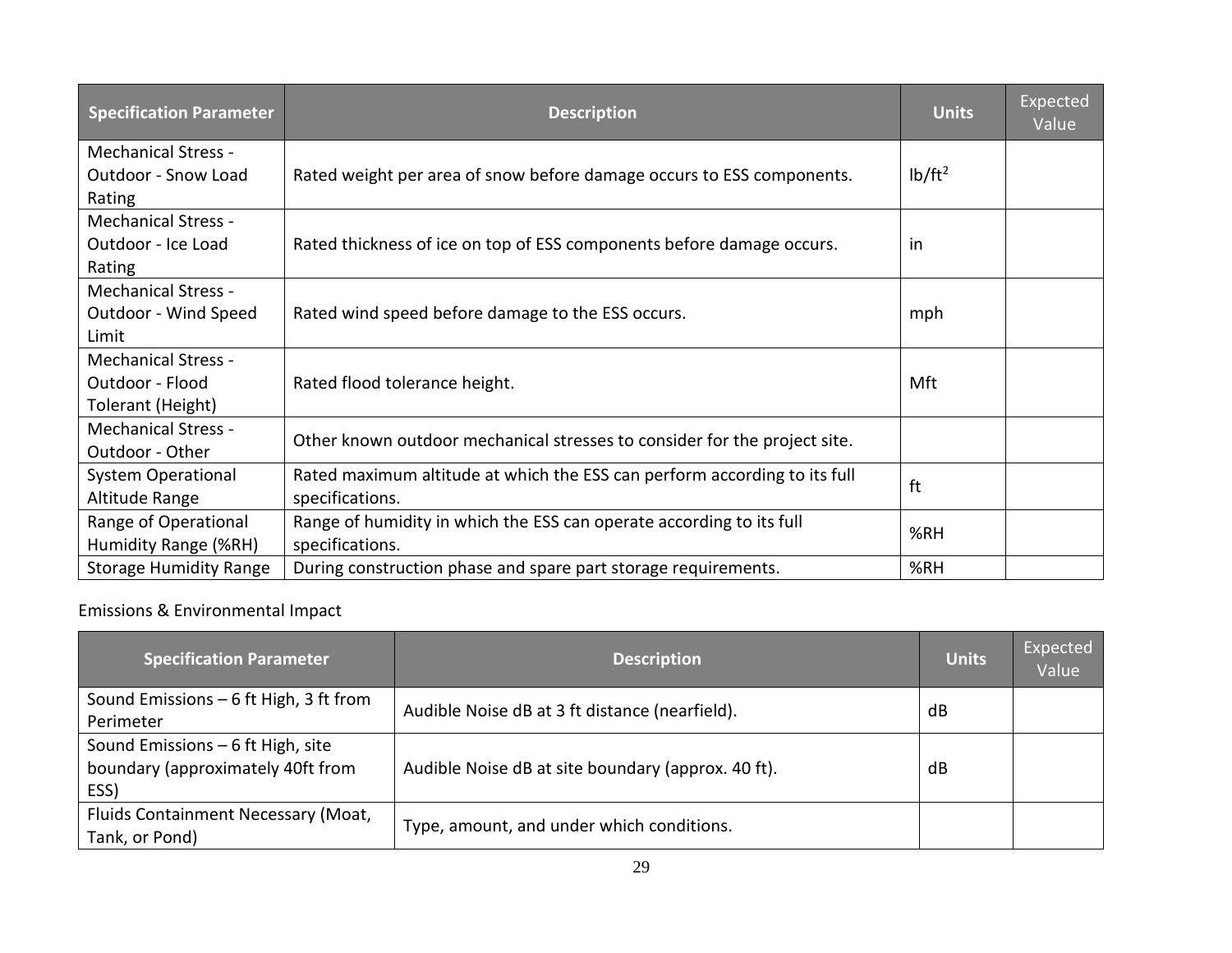| PM - (Airborne) Particulate Matter | Type, amount of emitted airborne particulates and under which<br>conditions with respect to the energy through-put.                                                                                                                                                                                                                                                  | lb/MWh |  |
|------------------------------------|----------------------------------------------------------------------------------------------------------------------------------------------------------------------------------------------------------------------------------------------------------------------------------------------------------------------------------------------------------------------|--------|--|
| <b>Gas Emissions</b>               | Provide Type & amount of gas emitted, under which conditions<br>with respect to the energy through-put. Examples include criteria<br>pollutants (NO <sub>x</sub> , SO <sub>x</sub> ), greenhouse gases (CO <sub>2</sub> , CH <sub>4</sub> , N <sub>2</sub> O, etc.) and<br>fugitive emissions from cooling equipment and circuit breakers<br>(refrigerants, $SF6$ ). | lb/MWh |  |

# Auxiliary Power System & Components

| <b>Specification</b><br><b>Parameter</b>                                      | <b>Description</b>                                                                                                                                                                                                                                                                                                                                                                                        | <b>Units</b>    | Expected<br>Value |
|-------------------------------------------------------------------------------|-----------------------------------------------------------------------------------------------------------------------------------------------------------------------------------------------------------------------------------------------------------------------------------------------------------------------------------------------------------------------------------------------------------|-----------------|-------------------|
| <b>Auxiliary Power</b><br><b>Components Required</b>                          | The type of auxiliary power components required for the ESS if applicable.<br>May include the power required for cooling fans, oil pumps, and other ancillary<br>equipment that is needed for the functioning of the ESS to charge or discharge ESS.<br>120/240 VAC and 480/277 VAC auxiliary power is provided at ESS unitized<br>substation (transformer and breaker) as well as 125 VDC control power. |                 |                   |
| <b>Total Auxiliary Power</b><br>Required                                      | Specify by each auxiliary power component.<br>Item A<br>Item B<br>Item C                                                                                                                                                                                                                                                                                                                                  | kW (ea)         |                   |
| Average Auxiliary<br>Power Required -<br>Continuous                           | Aux continuous power (used to estimate system tare losses and to size the<br>continuous rating of a power transformer or other thermally tolerant devices).                                                                                                                                                                                                                                               | kW              |                   |
| <b>Total Auxiliary Power</b><br>Required - Peak Power<br>(Locked Rotor, etc.) | Aux peak power (locked rotor, etc.) used to size the ratings of in-line fuses and<br>wiring and other thermally intolerant assets).                                                                                                                                                                                                                                                                       | kW              |                   |
| <b>Aux Nominal Voltage</b>                                                    | Specify                                                                                                                                                                                                                                                                                                                                                                                                   | Vac             |                   |
| <b>Auxiliary VAC Wiring</b>                                                   | Auxiliary number of phases (1, 2, or 3).                                                                                                                                                                                                                                                                                                                                                                  | No of<br>Phases |                   |
| <b>Aux Circuit Breaker</b><br>Rating                                          | Recommended breaker rating for auxiliary power circuits.                                                                                                                                                                                                                                                                                                                                                  | A               |                   |

Thermal Management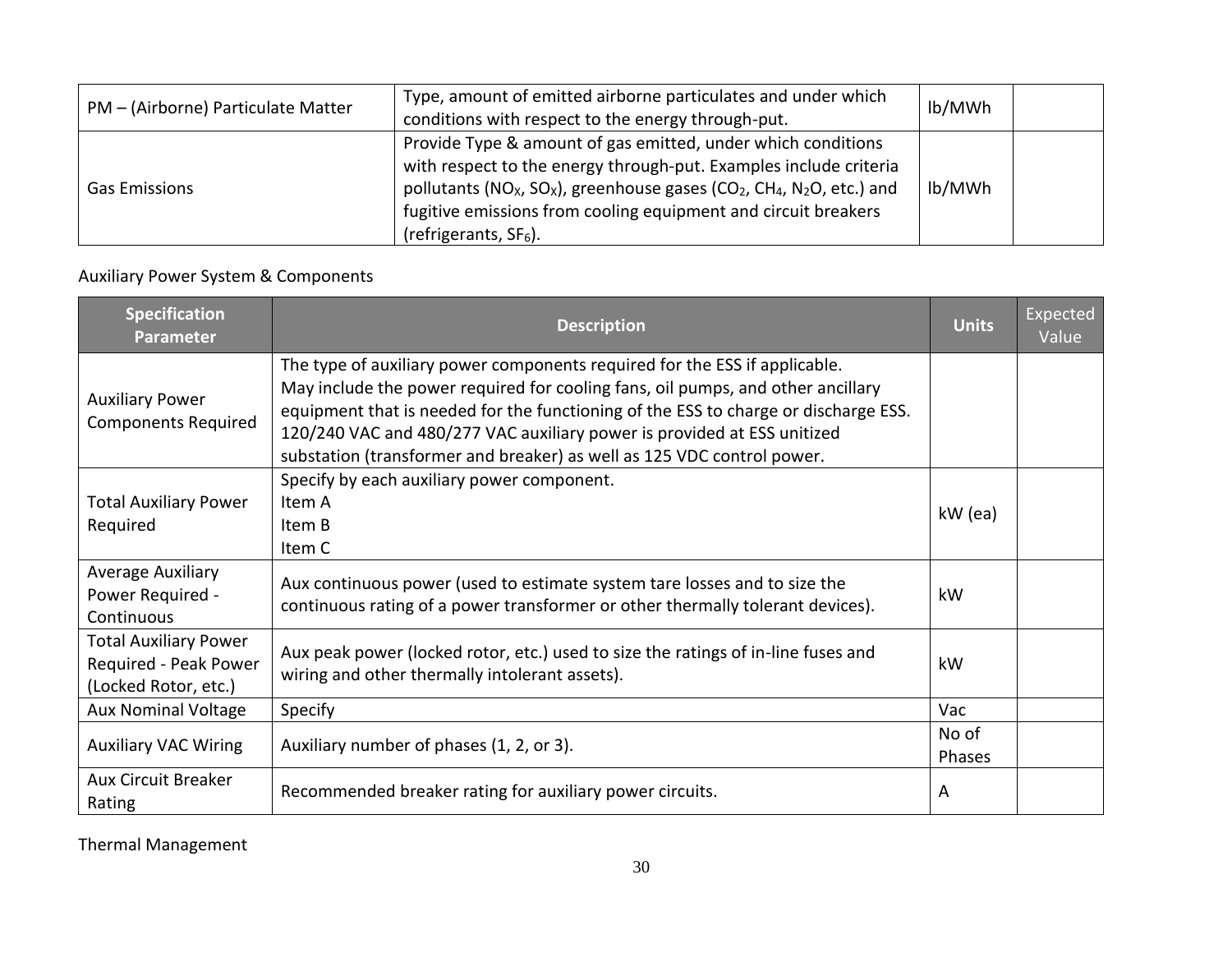| <b>Specification Parameter</b> | <b>Description</b>                                                             | <b>Units</b> | Expecte<br>d Value |
|--------------------------------|--------------------------------------------------------------------------------|--------------|--------------------|
| Type (HVAC, Chiller, Blower,   | Thermal management systems that are used to heat or cool the ESS (if           |              |                    |
| etc.)                          | applicable).                                                                   |              |                    |
| Liquid Type Required (if Any)  | Liquid used to transport heat from one part of the system to another (if       |              |                    |
|                                | applicable).                                                                   |              |                    |
| Expected 100% Capacity         | Amount of heat (watts) the thermal system can remove (or add) from (to) the    | W            |                    |
| Availability of Thermal System | ESS when the thermal system is operating at 100% capacity.                     |              |                    |
|                                | Redundancy built into the cooling system (if any). Percentage of ESS that will |              |                    |
|                                | shut down if all or part of the cooling system were to fail or shut down for   |              |                    |
| Redundancy                     | maintenance. Length of time the ESS can operate under partial capability       | %, hr        |                    |
|                                | conditions and specify conditions.                                             |              |                    |

# Maintenance

| <b>Specification Parameter</b>                                | <b>Description</b>                                                                                                                                                                                                    | <b>Units</b> | Expected<br>Value |
|---------------------------------------------------------------|-----------------------------------------------------------------------------------------------------------------------------------------------------------------------------------------------------------------------|--------------|-------------------|
| Availability of System                                        | Percentage of time that the system is in full operation performing<br>application specific functions taking into account both planned and un-<br>planned down-time.                                                   | %            |                   |
| <b>Expected Unplanned Down-</b><br>Time of System for Repair  | Mean Time Between Failures (MTBF) or actual field failure data welcome.                                                                                                                                               | Hr           |                   |
| <b>Expected Planned Down-Time</b><br>for Maintenance          | Expected time required for regular maintenance and types of maintenance.                                                                                                                                              | hr/yr        |                   |
| <b>Expected Service Period</b><br>between Regular Maintenance | Specify                                                                                                                                                                                                               | days         |                   |
| <b>Expected Time to Perform</b><br>Regular Maintenance        | Specify                                                                                                                                                                                                               | Days         |                   |
| <b>Expected Service Life before</b><br>Major Replacement      | Specify                                                                                                                                                                                                               | years        |                   |
| <b>Equipment Storage</b><br>Requirements                      | Environmental requirements to be maintained around spare parts and<br>system components prior to installation and/or during temporary storage,<br>(temperature, humidity, leak containment, etc.) e.g. IEC 60721-3-1. |              |                   |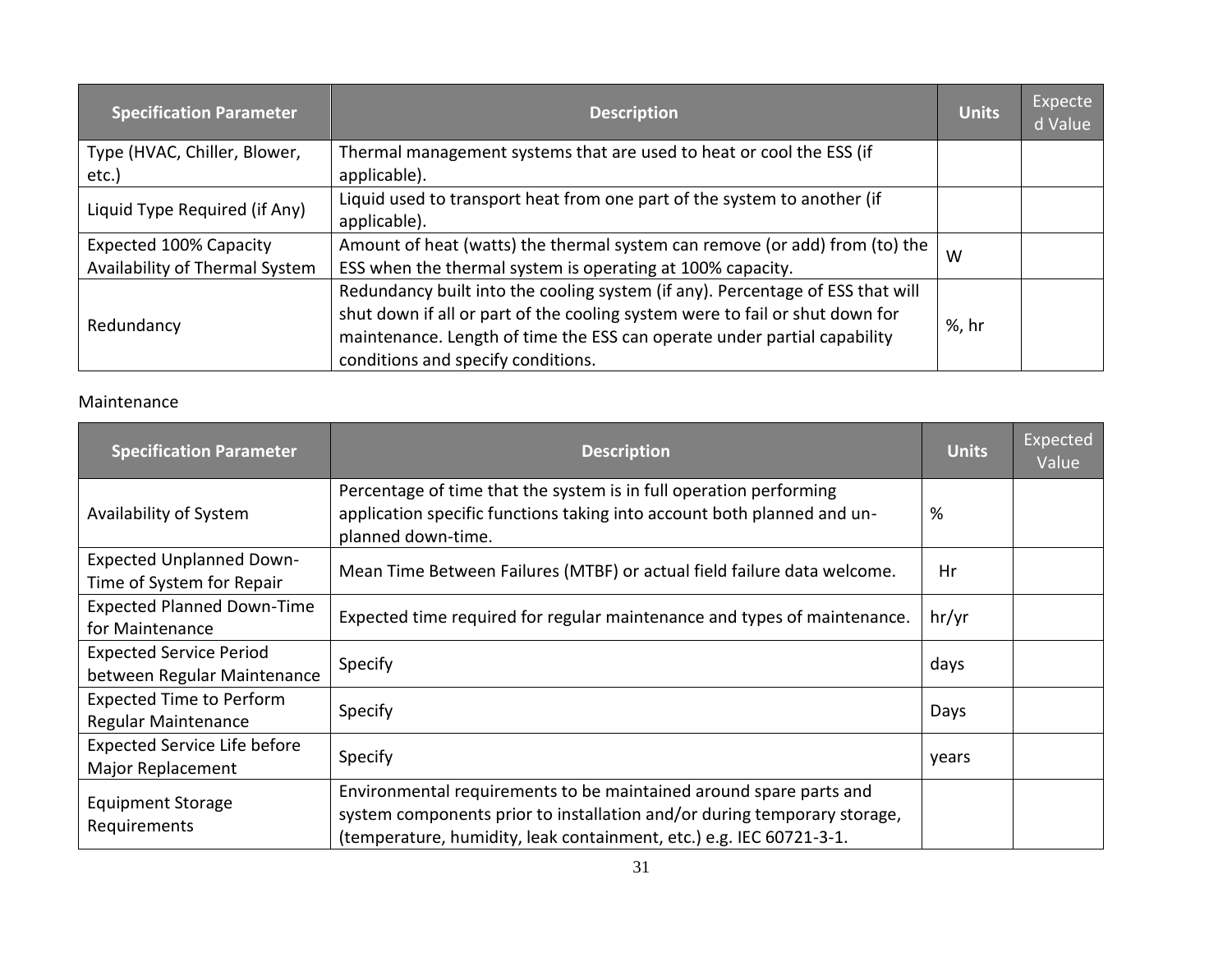# Start Up/Shut Down Characteristics

| <b>Specification Parameter</b> | <b>Description</b>                                                                                       | Expected<br>Value |
|--------------------------------|----------------------------------------------------------------------------------------------------------|-------------------|
| Average Start Up Time          | Typical start up time under the specified conditions. List for both cold start and from<br>standby mode. |                   |
| Maximum Start Up Time          | <b>Seconds</b>                                                                                           |                   |
| <b>Typical Shut Down Time</b>  | Seconds                                                                                                  |                   |
| <b>Maximum Shut Down Time</b>  | Seconds                                                                                                  |                   |
| Control Power UPS Back-Up      | Expected minimum autonomy time on back-up power; amount of time an ESS'                                  |                   |
| Time                           | control system(s) can operate off back-up power (i.e. a UPS) in the event of power                       |                   |
|                                | loss or other interruption to the ESS' external power supply.                                            |                   |
| System Behavior when Main      | Behavior of system while the control systems are powered by a UPS, or an                                 |                   |
| Power Is Interrupted           | alternative auxiliary power supply, when the mains power line is shorted or opened.                      |                   |
| System Behavior when Mains     | Behavior of system when the mains power returns while the control systems are still                      |                   |
| <b>Power Returns</b>           | powered by the UPS or an alternative power source.                                                       |                   |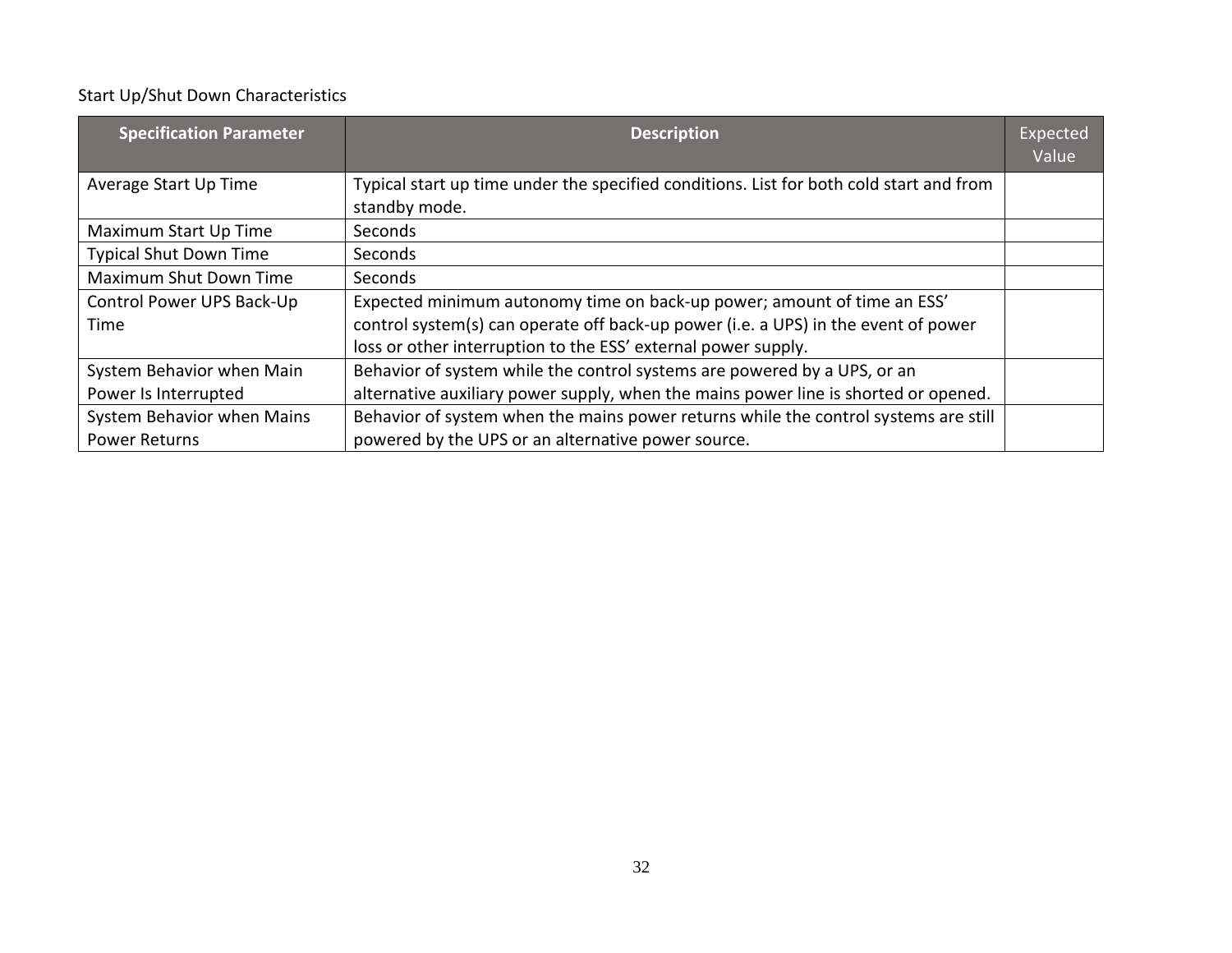### **Exhibit 2: Availability and Liquidated Damages Formula**

The Availability for each calendar month shall be calculated as follows:

*Availability* = 
$$
\frac{D - (A+B+C+E)}{D} \times 100\%
$$

For any calendar month where the Availability is less than [ ]%, the Liquidated damages for such month shall be calculated as follows:

Liquidated Damages =  $P_{MWh}$  x EDA

where

 $P_{MWh} = [(A + B + C + E) - D * (1 - GA)] * MW_R$ 

 $MW_R =$  Guaranteed Continuous Discharge Rate  $GA =$ Guaranteed Monthly Availability, expressed as decimal

Liquidated Damages shall be capped at some proportion (%) of said payment.

The following defined terms shall apply:

- **EDA** (Energy Storage Damage Amount: \$/MWh rate for liquidated damages.
- **Term A - Planned Outage Hours exceeding General Maintenance Hours Allowance and Augmentation Hours Allowance.**
	- o **Planned Outage Hours** means number of hours in a calendar month that the ESS is subject to a Scheduled Outage for ESS general maintenance or augmentation purposes, less:
		- the remaining hours of the General Maintenance Hours Allowance, or
		- the remaining hours of the Augmentation Hours Allowance
	- o Such Planned Outage Hours shall be pro-rated by multiplying
		- (1) the Planned Outage Hours and
		- (2) the percentage of the ESS that is unavailable (calculated by dividing the number of MWs unavailable, in increments of [ ] MWs, over the ESS capacity in MW.
	- o General Maintenance Hours Allowance and Augmentation Hours Allowance shall be mutually agreed upon by Buyer and Seller.
	- $\circ$  Any augmentation or major overhaul of the ESS shall be included in proposal of planned outage hours.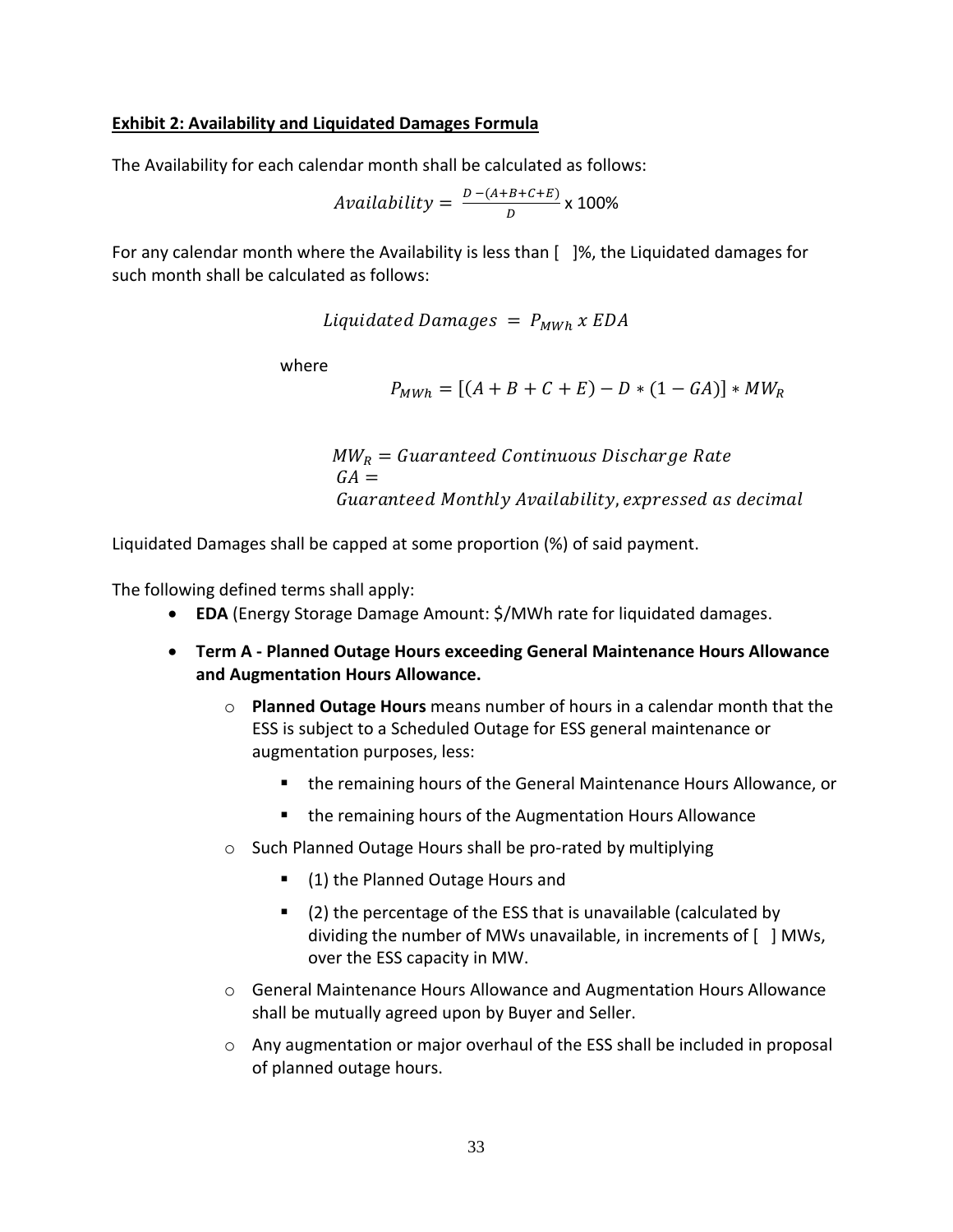- $\circ$  Pre-defined years in which augmentation and/or major overhaul will take place shall also be provided.
- o Any partial outage for maintenance during an hour shall count as a full hour for purposes of this definition.
- **Term B – Forced Outage Hours**
	- o **Forced Outage Hours** means the number of hours in a calendar month during which the BESS is subject to a Forced Outage or an outage not communicated to Buyer in advance as Planned Outage Hours, excluding not being visible on the SCADA system. Such Forced Outage Hours shall be pro-rated by multiplying:
		- The duration of the Forced Outage and
		- the percentage of the BESS that is unavailable, calculated by dividing the number MWs unavailable, in increments of [ ] MWs, over the ESS capacity in MW.
	- $\circ$  Outages due to factors that are not in the control of Seller shall not be counted as Forced Outage Hours in the calculation of the availability; including
		- Force Majeure,
		- Buyer Default,
		- Grid outages
	- $\circ$  Any partial outage during an hour shall count as a full hour for purposes of this definition, i.e. 7h 25min  $\rightarrow$  8h.

# • **Term C - Performance Shortfall Hours**

- o "Performance Shortfall Hours" means the number of hours in a calendar month (exclusive of any Planned Outage Hours and Forced Outage Hours) during which the ESS is not capable of meeting the Guaranteed Continuous Discharge Power Rate measured in each performance test; provided, that such Performance Shortfall Hours shall be prorated by multiplying:
	- (1) the Performance Shortfall Hours; and
	- (2) the percentage shortfall of the applicable Guaranteed ESS Parameter, calculated as Actual Measured value/ Guaranteed value).
	- The Continuous Discharge Power Rate shall first be rounded to the nearest increment of [ ] MWs before calculating (2).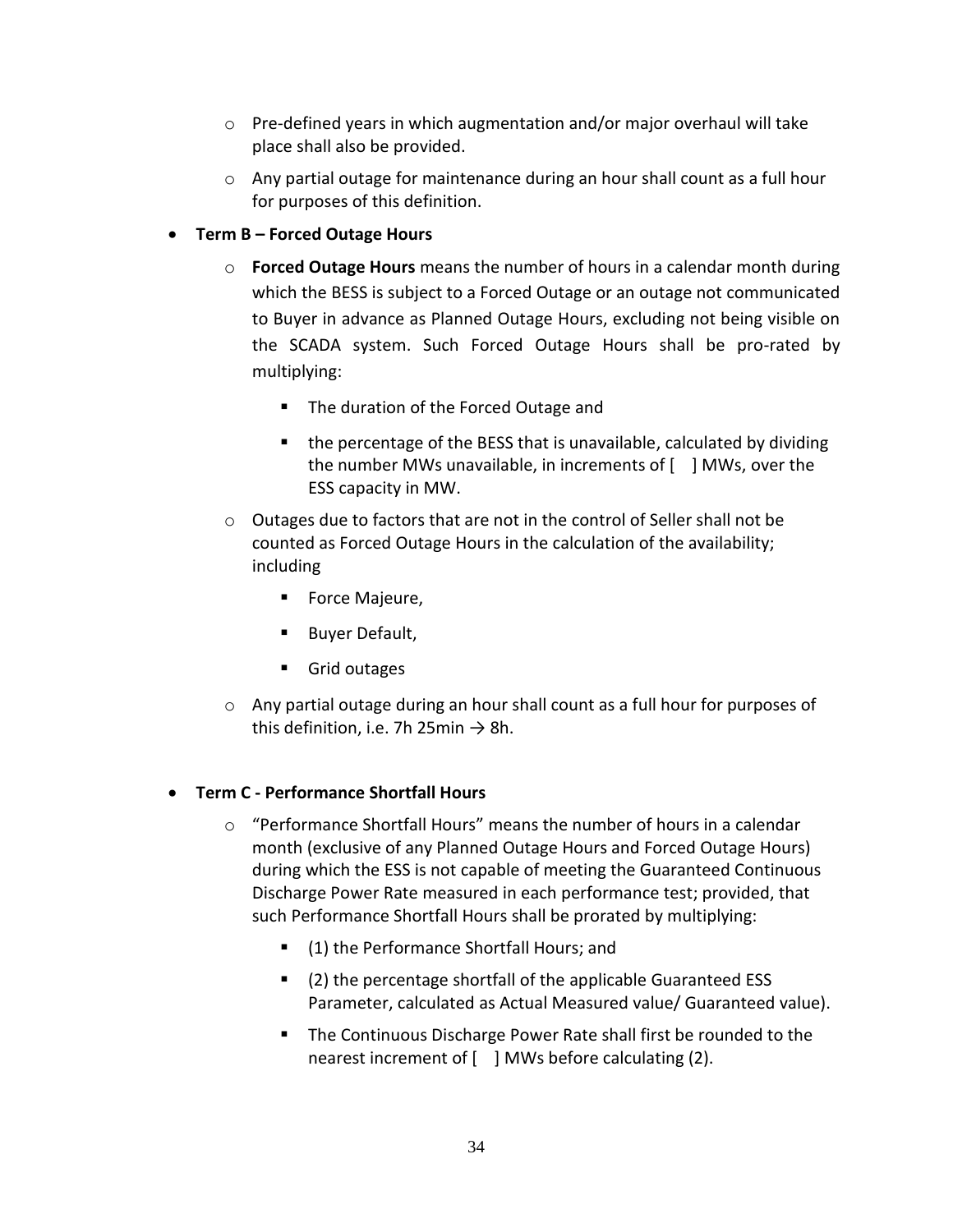- o Term C shall apply in the Liquidated Damages Formula only if the ESS fails the annual Performance Test.
- **Term D = "Total Hours in the Month"**, which means twenty-four (24) multiplied by the number of days in such month.
- **Term E = "SCADA Failure Hours",** which means the number of hours Buyer is unable to access real-time meter data from the ESS or change the ESS' operation due to SCADA equipment failure.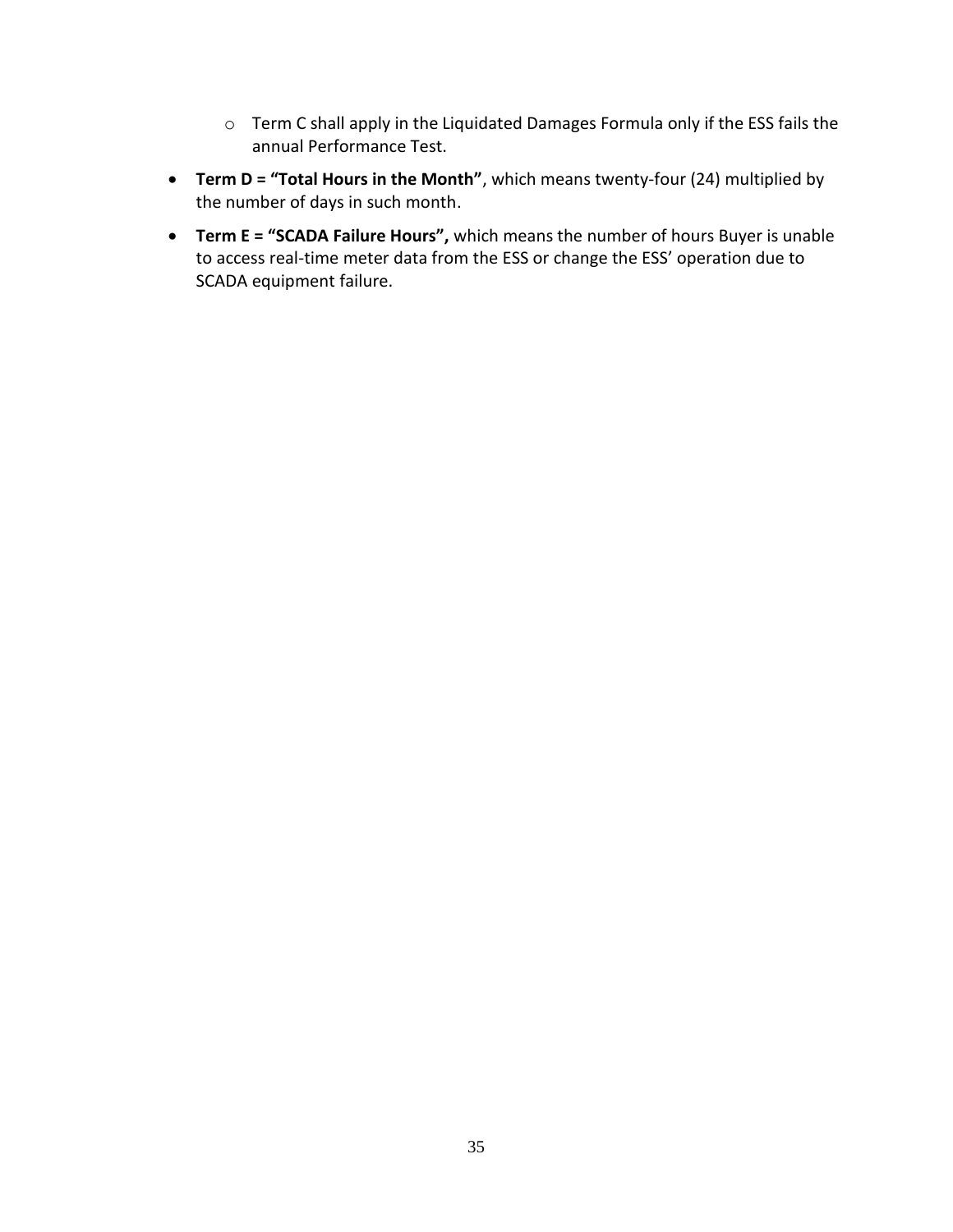# **Exhibit 3: Locations on LADWP-Owned Land for Energy Storage Deployment**

Assume all dimensions are approximations. The following are potential locations for ESS deployment on LADWP-owned land. Available land is subject to change.

- Assume interconnection voltage is 230kV for all locations in Exhibit 3.
- Assume LADWP has site control for locations 1-5 if proposal is BOOT. Site control for PPA/ESA at location 1 may be discussed separately.
- All locations will require a Project Labor Agreement (PLA) and compliance with LADWP's Business policies (i.e. Prevailing Wage Rate) if proposal is selected. Refer to SCPPA RFP for details.
- **Soft Close Dates:** LADWP will review all proposals received to-date on soft close dates to determine if there are suitable proposals for negotiations.

# **Location 1 - LADWP-Owned Land Near Beacon Substation**

- Location: Mojave, CA. 35°15'28.38"N, 118°1 0.94"W
- 9.8-acre rectangular plot, 1340ft x 320ft
- Minimum Capacity: 25MW
- Required Duration: 8 hours or more
- COD: Q2 2026 or earlier
- Technology: Not Lithium-ion BESS, specifically targeting long duration energy storage.
- Requires transmission tie line (Seller's responsibility)
- Acceptable Contract Structures:
	- o Build-Own-Operate-Transfer (BOOT): 1-year demonstration period after COD, may purchase project if performance is satisfactory
	- o Energy Service Agreement (ESA/PPA): 20-year term with buyout option starting year 5 after COD
- Soft Close Date for proposals: July 1, 2022 & November 1, 2022

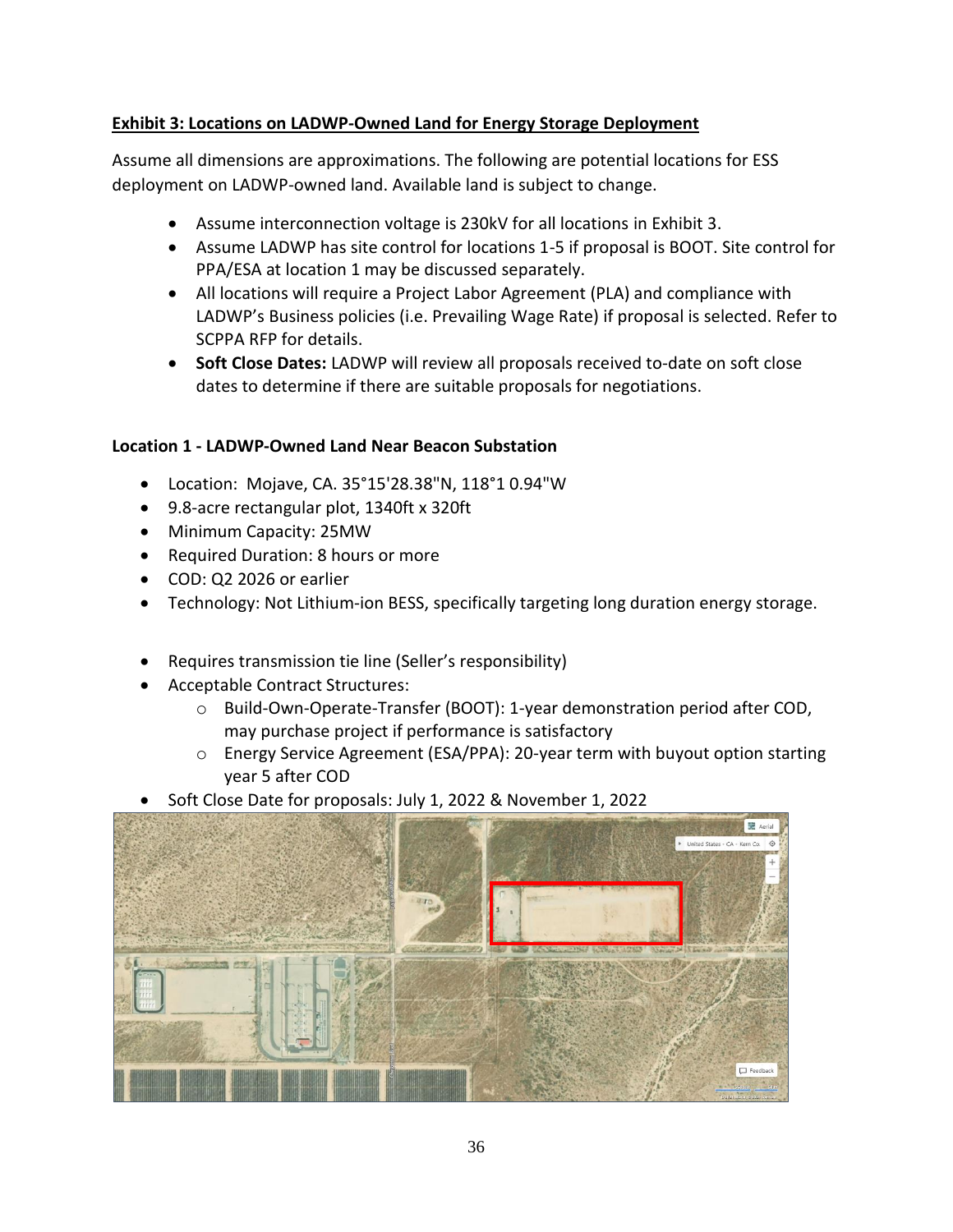#### **The following applies to locations 2-5:**

- Required Duration: 4 hours or more
- Expected COD: 2027-2030
- Project ownership by Buyer (i.e. BOOT)
- Optional Long-Term Service agreement (LTSA)
- Expected Interconnection Voltage: 230kV
- Soft Close Date for proposals: November 1, 2022

#### **Location 2**

- Total area: 6.9 acres
- Minimum Capacity: 50MW



### **Location 3**

- Total area: 18 acres (2 plots)
- Minimum Capacity: 55MW
- Longer duration encouraged.



### **Location 4**

- Total area: 2.75 acres
- Minimum Capacity: 100MW